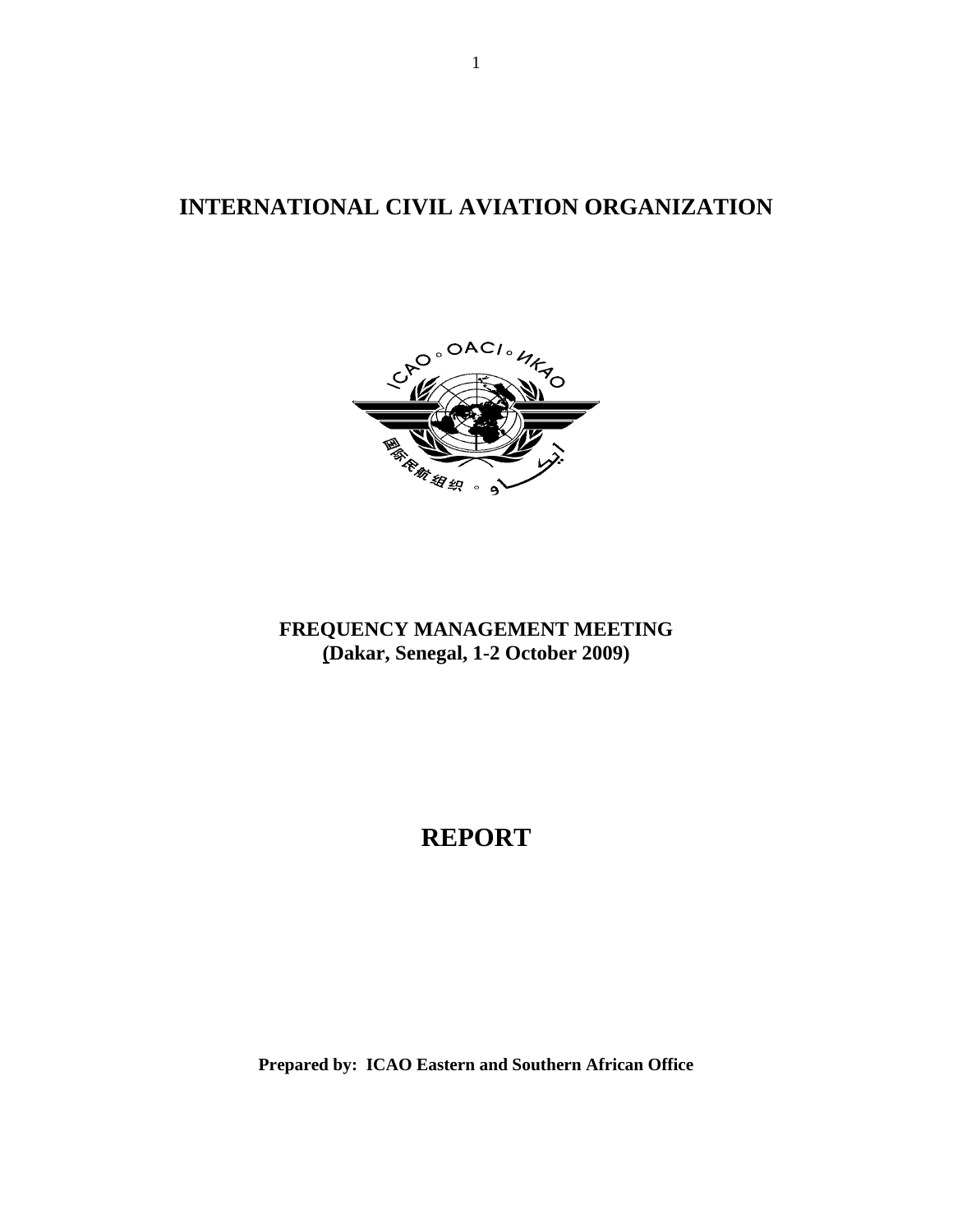**The Frequency Management Meeting is as a result of the AFI Planning and Implementation Regional Group (APIRG), Conclusion 16/32.** 

**Its Reports are therefore submitted to APIRG through the CNS Sub-Group for review and action.** 

**The designations employed and the presentation of material in this publication do not imply the expression of any opinion whatsoever on the part of ICAO concerning the legal status of any country, territory, city or area or of its authorities, or concerning the delimitation of its frontiers or boundaries.**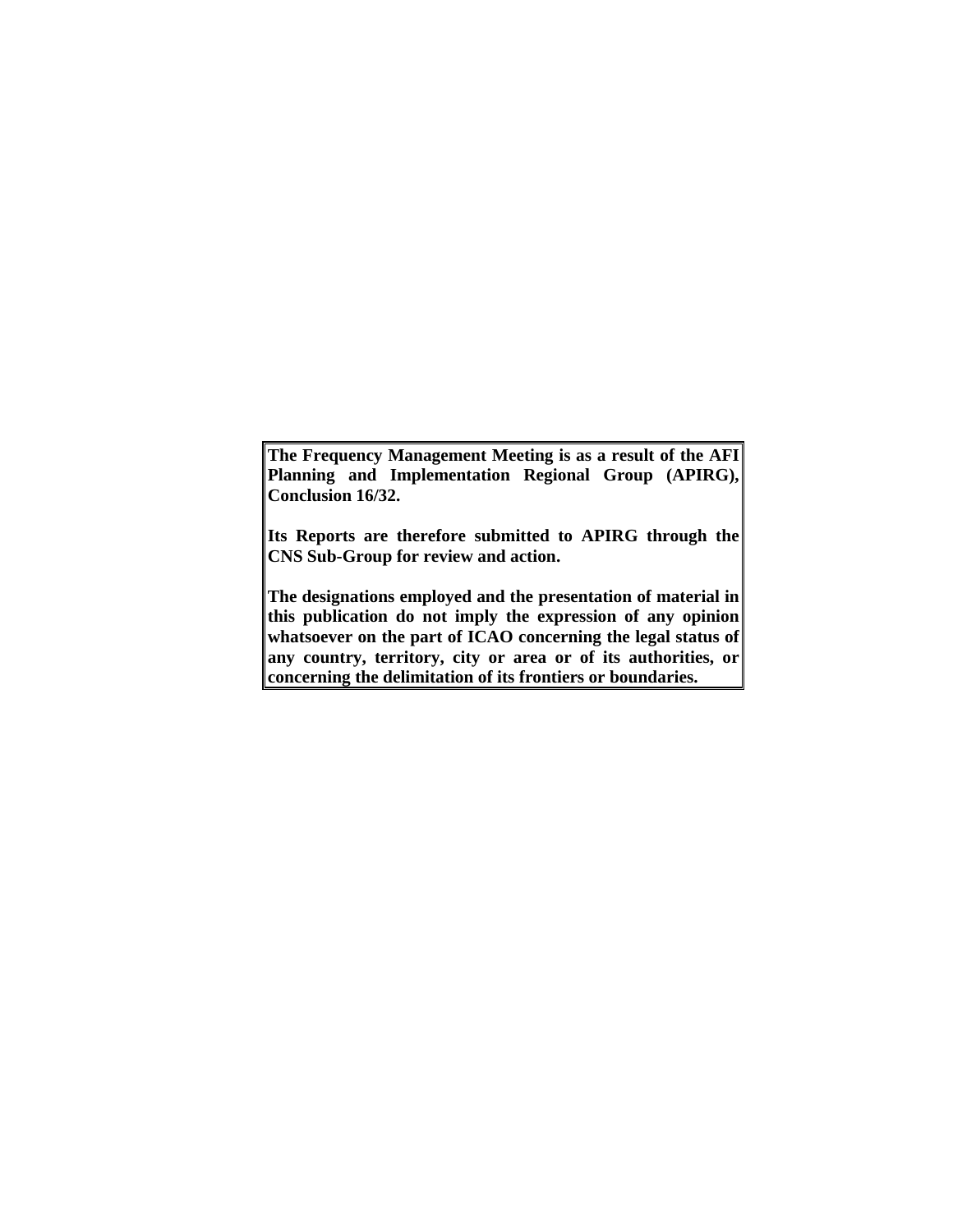## **TABLE OF CONTENTS**

### **Page**

| <b>PARTI</b>                        |                                                                                    | $\overline{4}$ |
|-------------------------------------|------------------------------------------------------------------------------------|----------------|
|                                     |                                                                                    | 4              |
|                                     |                                                                                    | 4              |
|                                     |                                                                                    | 4              |
|                                     |                                                                                    | 4              |
|                                     |                                                                                    | 4              |
|                                     |                                                                                    | 5              |
|                                     |                                                                                    | 6              |
| Agenda Item 1:                      | Election of Rapporteur for the group and review                                    | 6              |
| Agenda Item 2:                      | Introduction of the Handbook on Radio<br>Frequency Spectrum Requirements for Civil | 7              |
| Agenda Item 3:                      |                                                                                    | 8              |
| Agenda Item 4:                      |                                                                                    | 10             |
| Agenda Item 5:<br><b>APPENDICES</b> | a) Developing Country Positions for WRC-11                                         | 11             |

Appendix A: List of Participants Appendix B: Terms of Reference for the Frequency Management Group Appendix C: ICAO's Position for WRC-12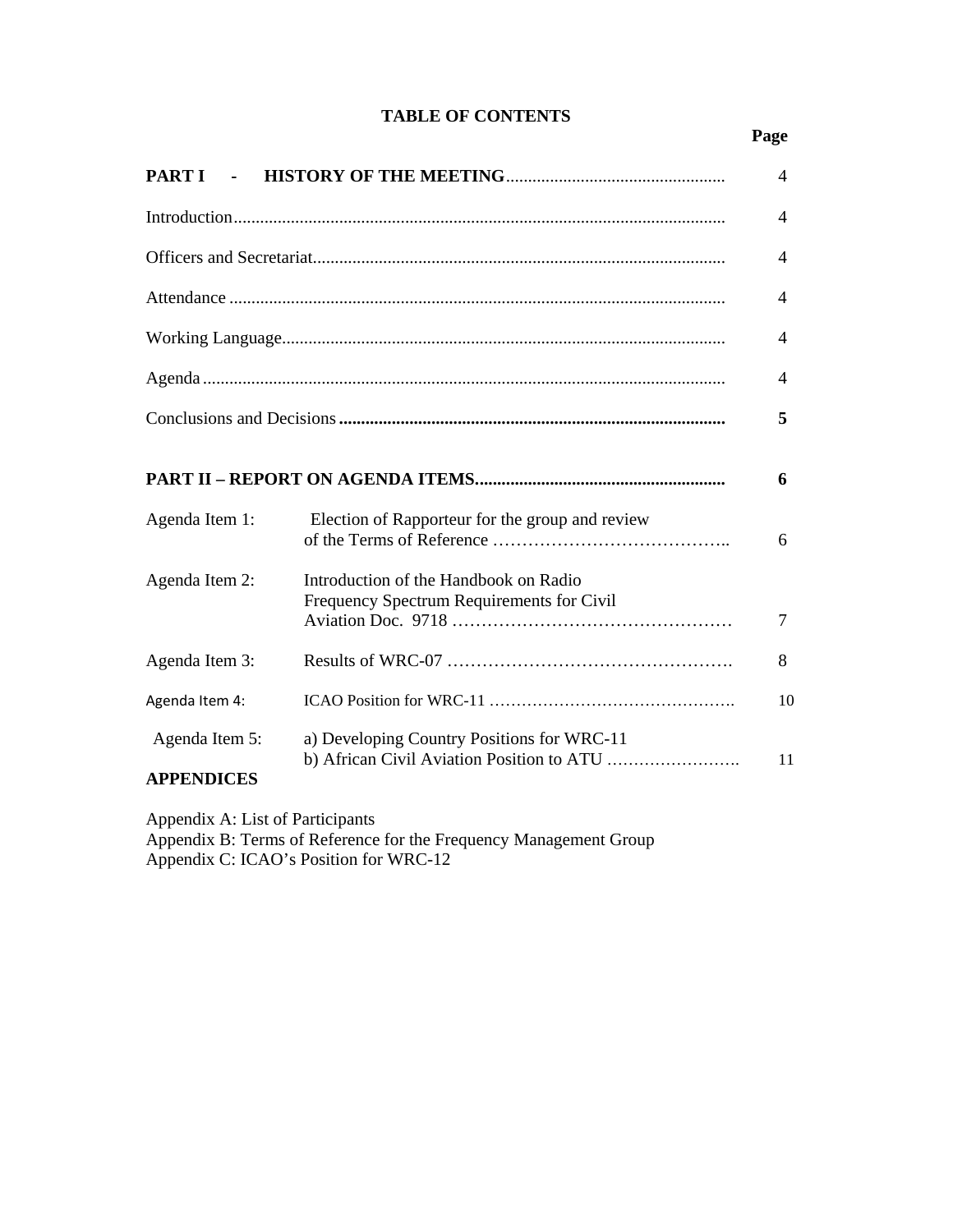### **PART I – HISTORY OF THE MEETING**

### **INTRODUCTION**

1.1 The Frequency Management Meeting was convened pursuant to APIRG/16 Meeting Conclusion 16/32 held in Rubavu, Rwanda, 19-23 November 2007.The meeting took place after the AFI Frequency Workshop 28 -30 September 2009.

1.3 The meeting nominated Mr. Patrick Jean Randrianasolo of ASECNA as the Rapporteur of the Group. The meeting expressed the need for the rapporteur to participate in both ACP-WG-F meetings and ITU meeting in order to give feed back to the group on the activities of ACP-WG-F and ITU meetings. The meeting also appealed to ASECNA to participate in those meetings. He thanked the participants for the confidence given to him and ASECNA and appealed for their full cooperation to come up with the expected conclusions and decisions.

### **2. OFFICERS AND SECRETARIAT**

2.1 Mrs. Mary Obeng, Regional Officer, Communications, Navigation and Surveillance (CNS) from the ICAO ESAF Office, Nairobi, and Mr. Robert Witzen Consultant and Mr. Vaughn Mailla Technical Officer CNS/AIRS from Headquarters Montreal, were the secretaries of the meeting.

### **3. ATTENDANCE**

3.1 The meeting was attended by 21 participants from10 States, 2 International Organisations namely ASECNA and Roberts FIR. The list of participants is given at **Appendix A** to this report.

### **4. WORKING LANGUAGE**

4.1 The meeting was conducted in the English language.

### **5. AGENDA**

### **5.1 The following Agenda was adopted:**

| Agenda         |                                                                                  |
|----------------|----------------------------------------------------------------------------------|
| <b>Item</b>    | <b>Subject</b>                                                                   |
|                | Election of Rapporteur for the group and review of the Terms of Reference        |
| 2              | Introduction of the Hand book on Radio Frequency Spectrum Requirements for Civil |
|                | Aviation Doc. 9718                                                               |
| 3              | Results of WRC-07                                                                |
| $\overline{4}$ | ICAO/Position for WRC-12                                                         |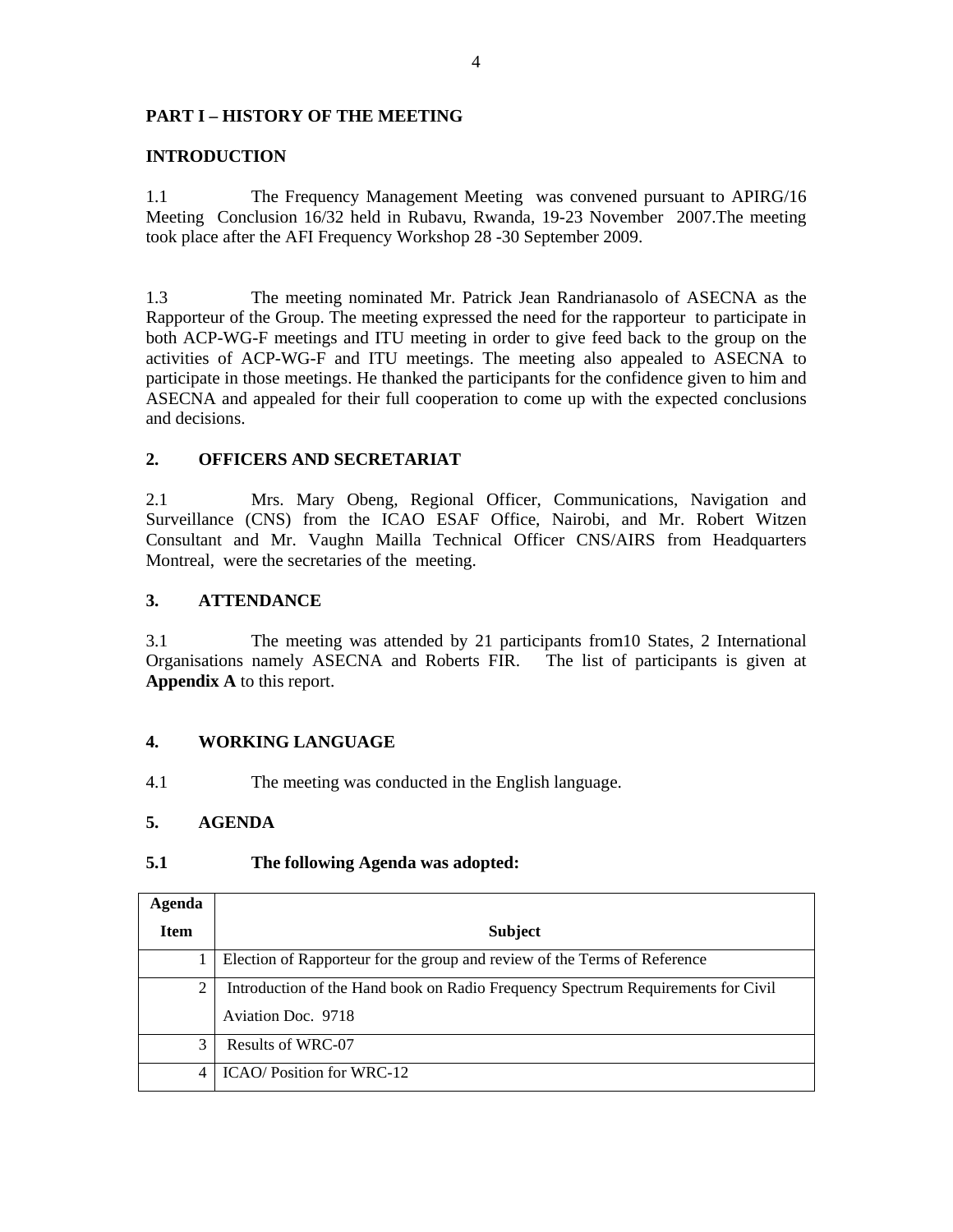| Agenda |                                                                                           |
|--------|-------------------------------------------------------------------------------------------|
| Item   | <b>Subject</b>                                                                            |
|        | a) Developing Country's Positions for WRC-11<br>b) African Civil Aviation Position to ATU |

5.2The Draft list of /Conclusions and Decision made during the Frequency Management Workshop are formulated below**:** 

| <b>Number</b>         | <b>Title</b>                                                                                                                                                                                                     | <b>Action by</b> | <b>Target date</b> |
|-----------------------|------------------------------------------------------------------------------------------------------------------------------------------------------------------------------------------------------------------|------------------|--------------------|
| <b>Conclusion 1/1</b> | ICAO to analyze the current assignments in the<br>ICAO frequency list 3 (VHF COM) in order to<br>identify (potential harmful interference between                                                                |                  |                    |
|                       | COM assignments and submit these to the<br>relevant ICAO contracting States for further<br>consideration                                                                                                         |                  |                    |
| <b>Conclusion 1/2</b> | That from the planning criteria in COM list 3<br>references to a 50 NM buffer around area<br>services be deleted as well as all references to<br>SST operations.                                                 |                  |                    |
| <b>Conclusion 1/3</b> | That the planning criteria for VDL, as contained<br>in Appendix D of the workshop report be<br>incorporated in COM list 3                                                                                        |                  |                    |
| <b>Conclusion 1/4</b> | That COM list 3 should be updated with the<br>identification of extended range facilities.                                                                                                                       |                  |                    |
| Decision 1/1          | That lack of participation of African States in<br>ACP-WG-F meetings, and considering that<br>ASECNA represent 13 African States, APIRG<br>should consider the Group's nomination of<br>ASECNA as its rapporteur |                  |                    |

## DRAFT LIST OF CONCLUSIONS/DECISIONS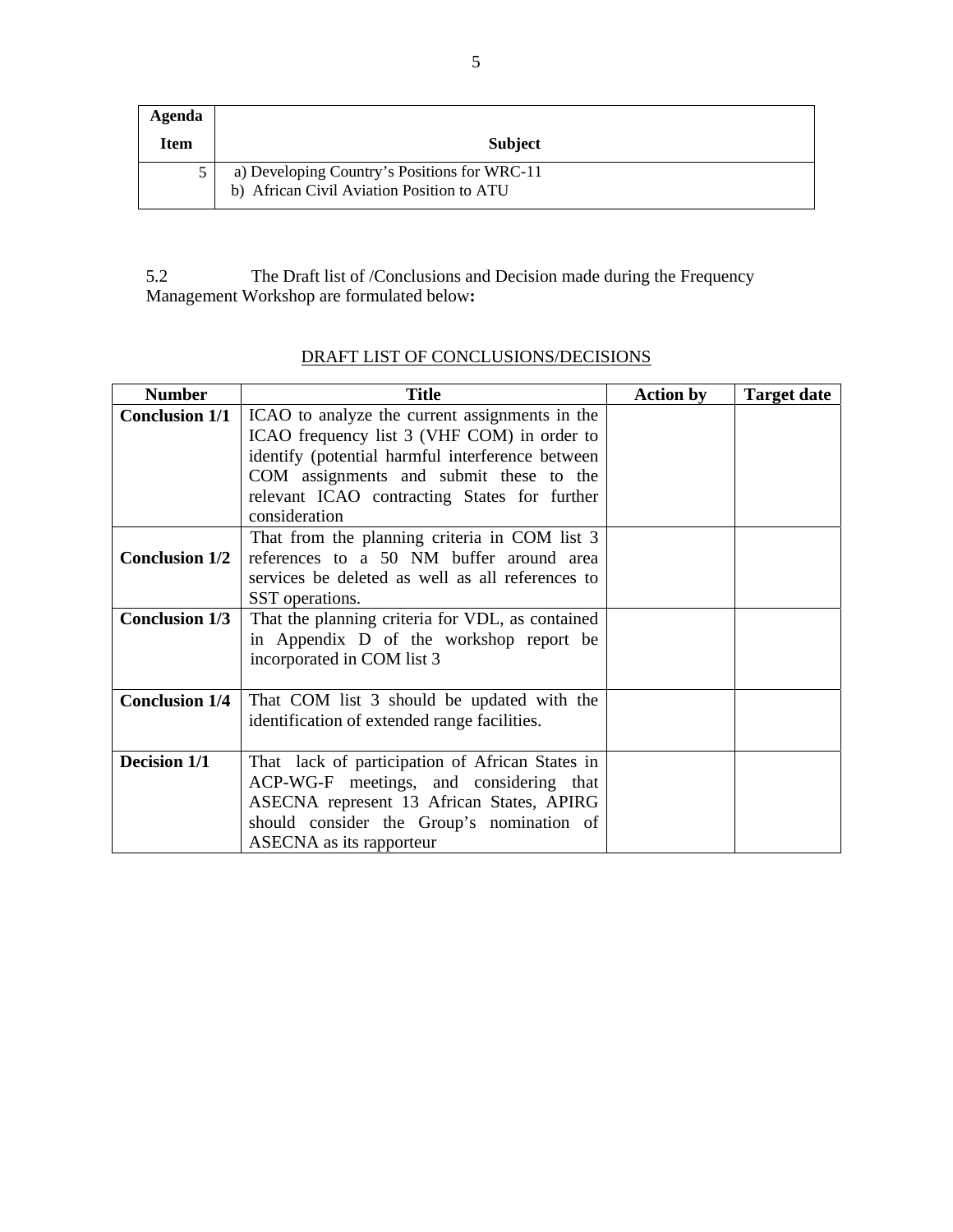### **PART II: REPORT ON AGENDA ITEMS**

### **REPORT ON AGENDA ITEM 1: ELECTION OF RAPPORTEUR FOR THE GROUP AND REVIEW OF THE TERMS OF REFERENCE**

1.1 The meeting was presented with the provisional Agenda for the Frequency Management Group Meeting. The provisional Agenda was adopted by the meeting.

1.2 The meeting expressed the need for close coordination with the ACP-WG-F and elected ASECNA to be the rapporteur of the Group. The meeting accordingly formulated the following Decision:

### **DECISION 1/1: COORDINATION WITH THE ACP-WG-F**

**That lack of participation of African States in ACP-WG-F meetings, and considering that ASECNA represent 13 African States, APIRG should consider the Group`s nomination of ASECNA as its rapporteur.** 

1.3 The terms of reference was amended as shown on **Appendix B** to this report.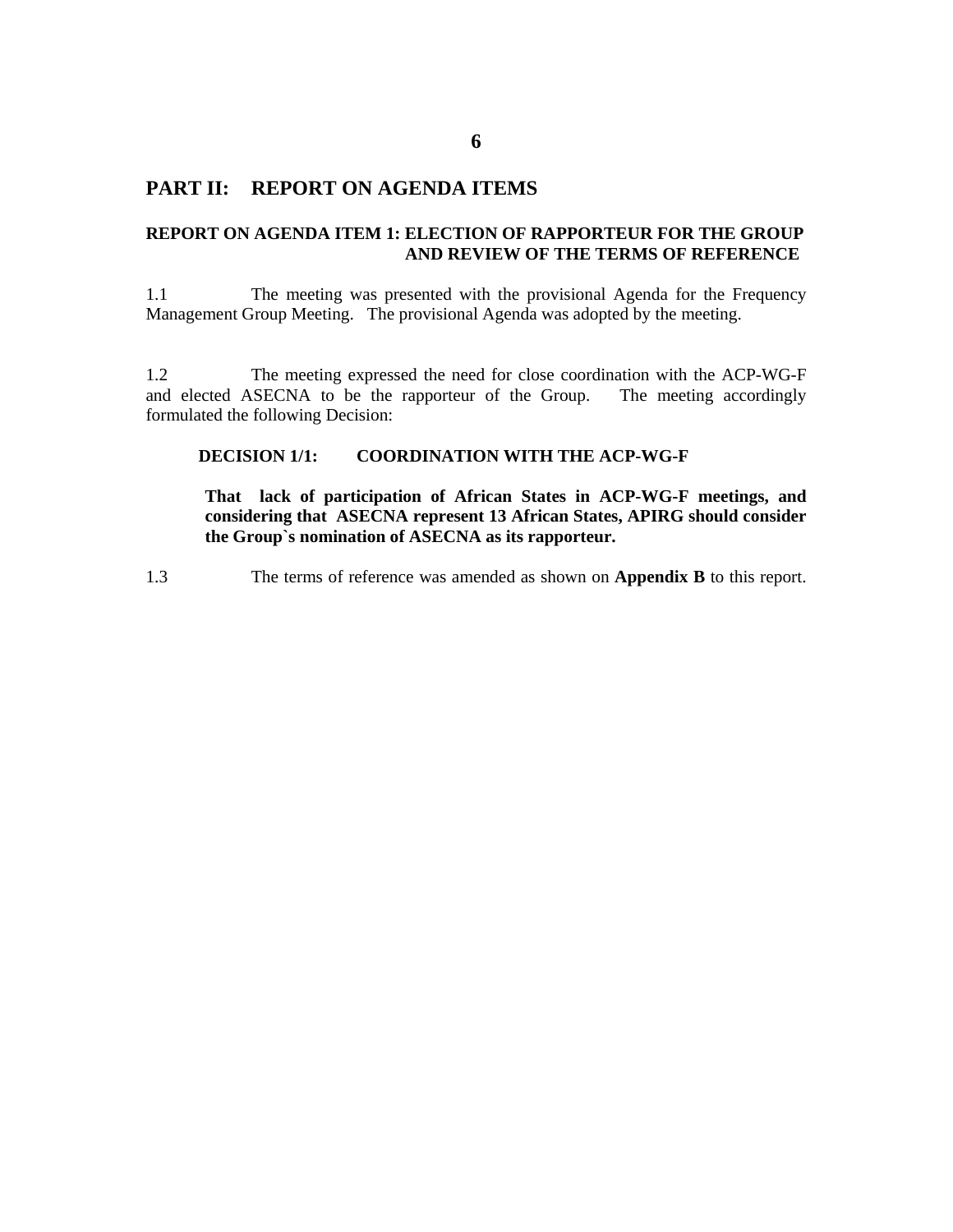**2.1** The meeting was presented with the Radio Frequency Spectrum handbook requirements for Civil Aviation (Doc 9718). The layout of the handbook was explained to the meeting. The procedure for developing ICAO position was also explained to the meeting. The preparation of ICAO to WRC meetings was also explained to the meeting. A brief discussion of chapter 7of Doc 9718 and how it could be used was presented to the meeting.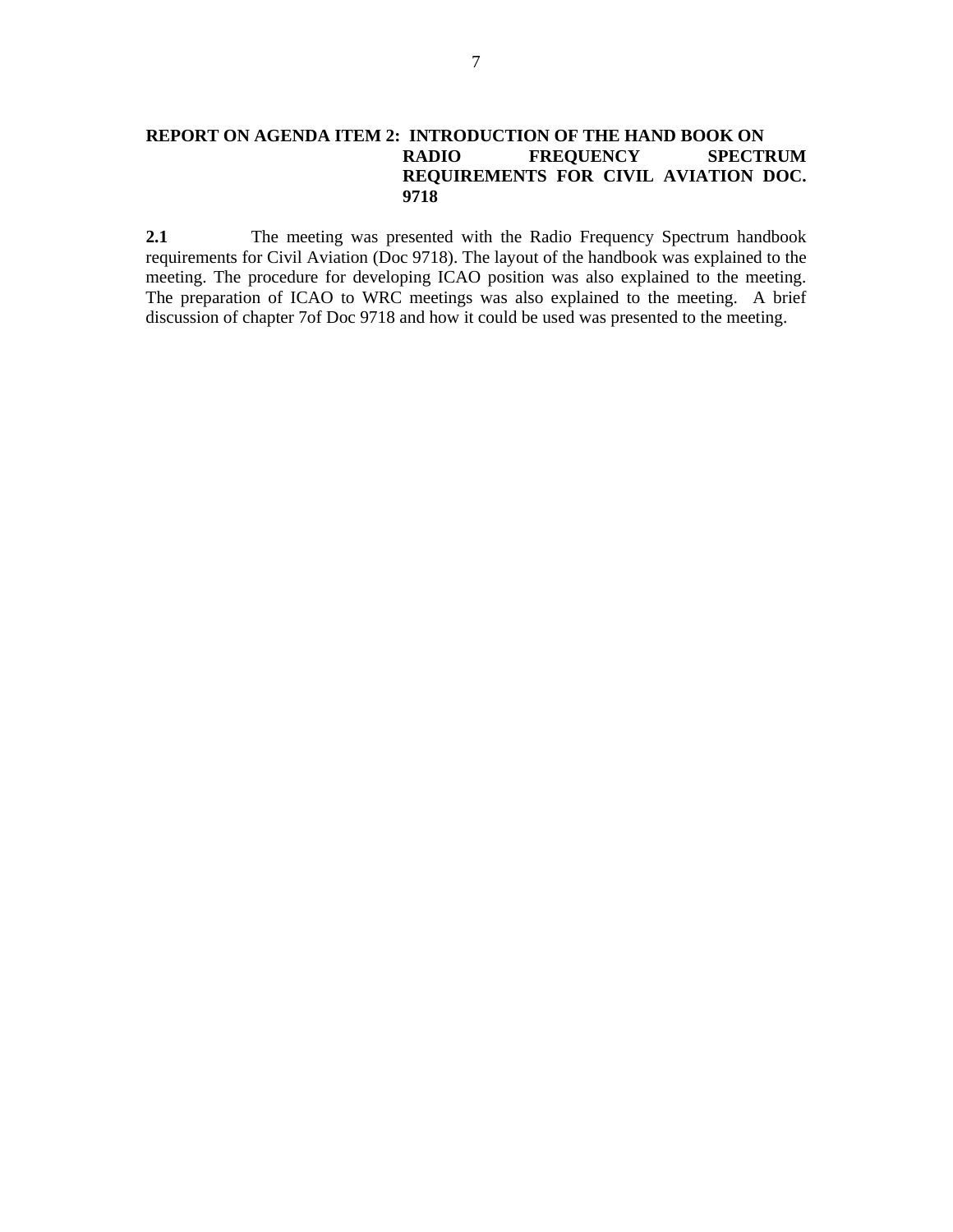### **THE REPORT ON AGENDA ITEM 3: RESULTS OF WRC-07**

3.1 The meeting was presented wi**t**h the results of WRC-07 and its main effect on Civil Aviation. ICAO had the following six (6) major results:-

- 1 a) Protection of the GNSS was improved due to the downgrading of fixed services operating in the band 1559 -1610 in 34 countries.
- 1b) By the end of 2009 the remaining 9 countries in Middle East and Africa will also downgrade their services in this band.
- 1c) All fixed services in this band will be terminated by 2015
- 2) 9GHz bands used by Aeronautical Radionavigation Service (ARNS) will now share their primary allocation with the radiolocation service, the Earth Exploration Satellite service (active) and Space Research service (active).
- 3) New AllocationsNew allocations to the Aeronautical Mobile (route) Service (AM®S) in support of future requirements.
- 3a) The band 108 -117.975 MHz was allocated to the AMR(S) with some limitations to the band below 112MHz
- 3b) The band 960-1164 MHz was allocated to AM®S
- 3c) The band 5090-5150 MHz was allocated to the AM®S limited to surface application at Airports
- 3d) The bands 112-117.975 MHz and 960 -1164 MHz can not be used until sharing studies with existing systems have been completed. Regulatory provisions for these bands should be reviewed at the next WRC.
- 4 The band 5000 -5030 MHz should be studied with respect to the possibility of assigning it to the aeronautical Mobile ® Service limited to surface applications at Airports and that these studies should be reviewed at the next WRC.
- 5 **In Support of infrastructure development in underdeveloped regio**ns:- Recognizes that VSAT networks operating in the fixed satellite service can be used to carry aeronautical safety related traffic.
- 6 Acceptance **of an agenda item for WRC -12 to ensure a long term spectrum availability for the Aeronautical Mobile Satellite (route) Service**,

 3.2 At WRC -97 the exclusive AMS®S allocation in the L – band were replaced by a generic allocation to the Mobile Satellite Service (MSS) priority and pre –emption was accorded to AMS®S through a foot note. Studies have identified that these method are insufficient to ensure long term spectrum availability to Aviation .This a agenda item allows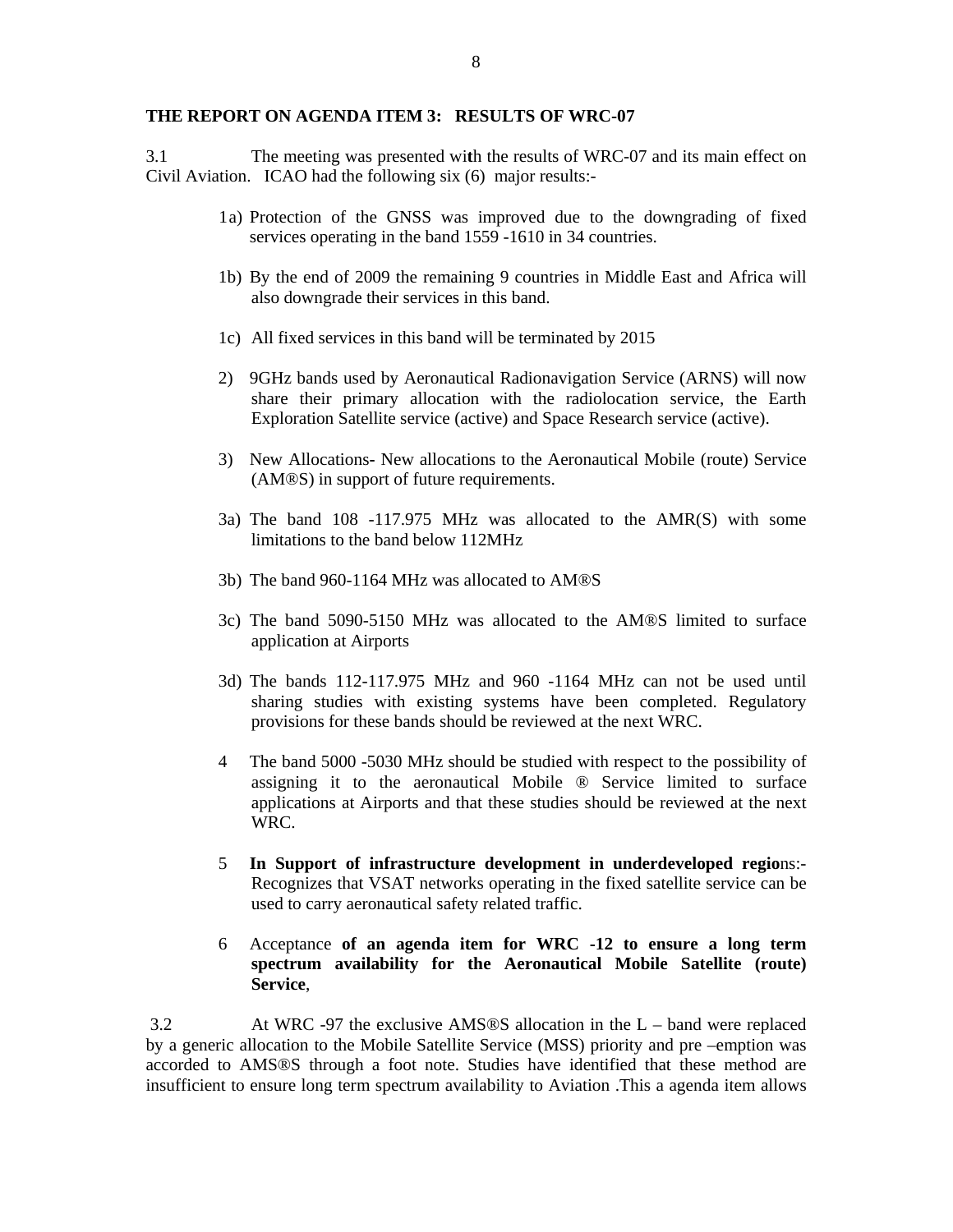Aviation the opportunity to conduct technical operational, and regulatory studies of existing and future spectrum requirements for Aviation.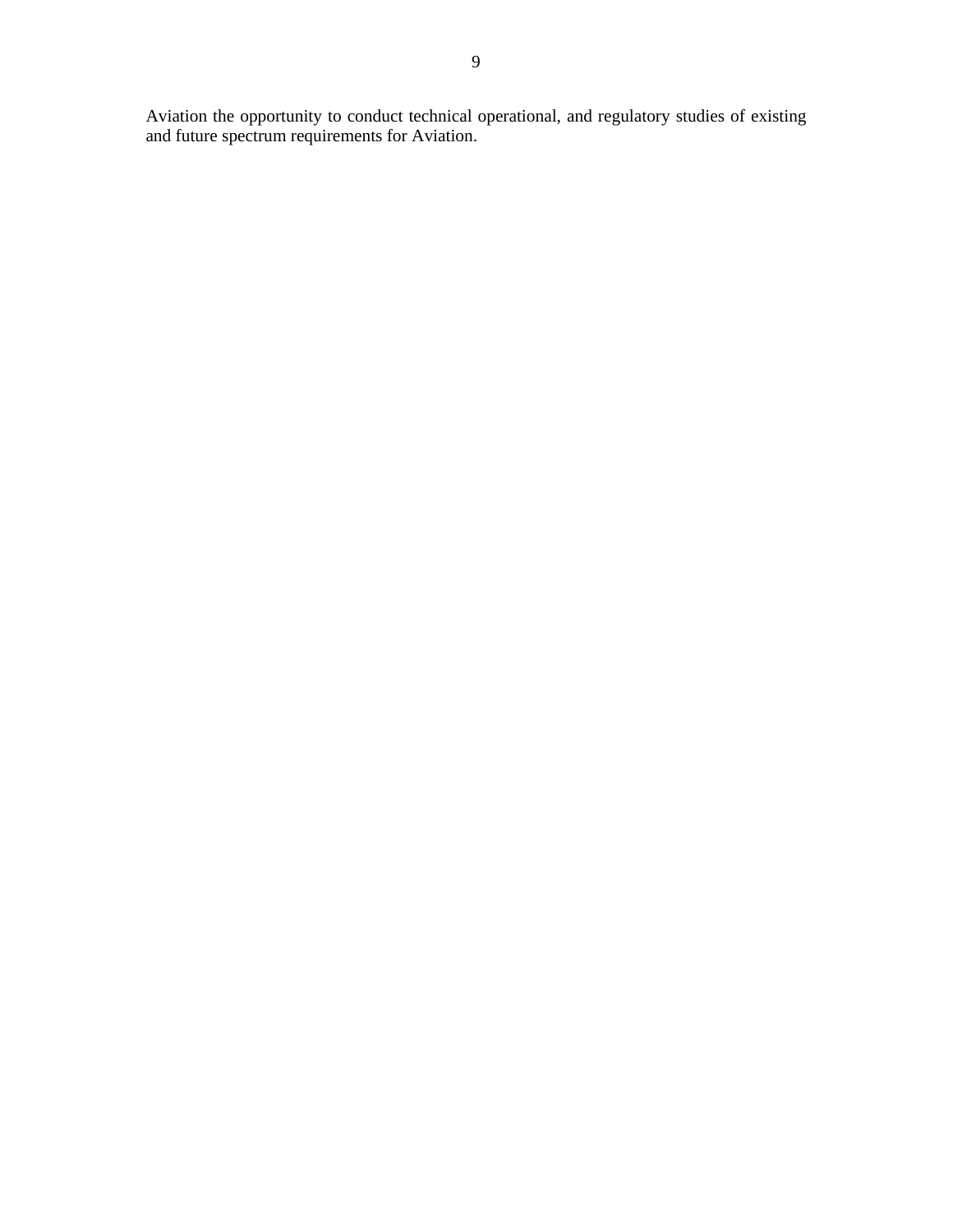## **REPORT ON AGENDA ITEM 4: ICAO POSITION FOR WRC-12**

**4.1 ICAO** Position to WRC-12 was presented to the meeting as shown at **appendix C** to this report.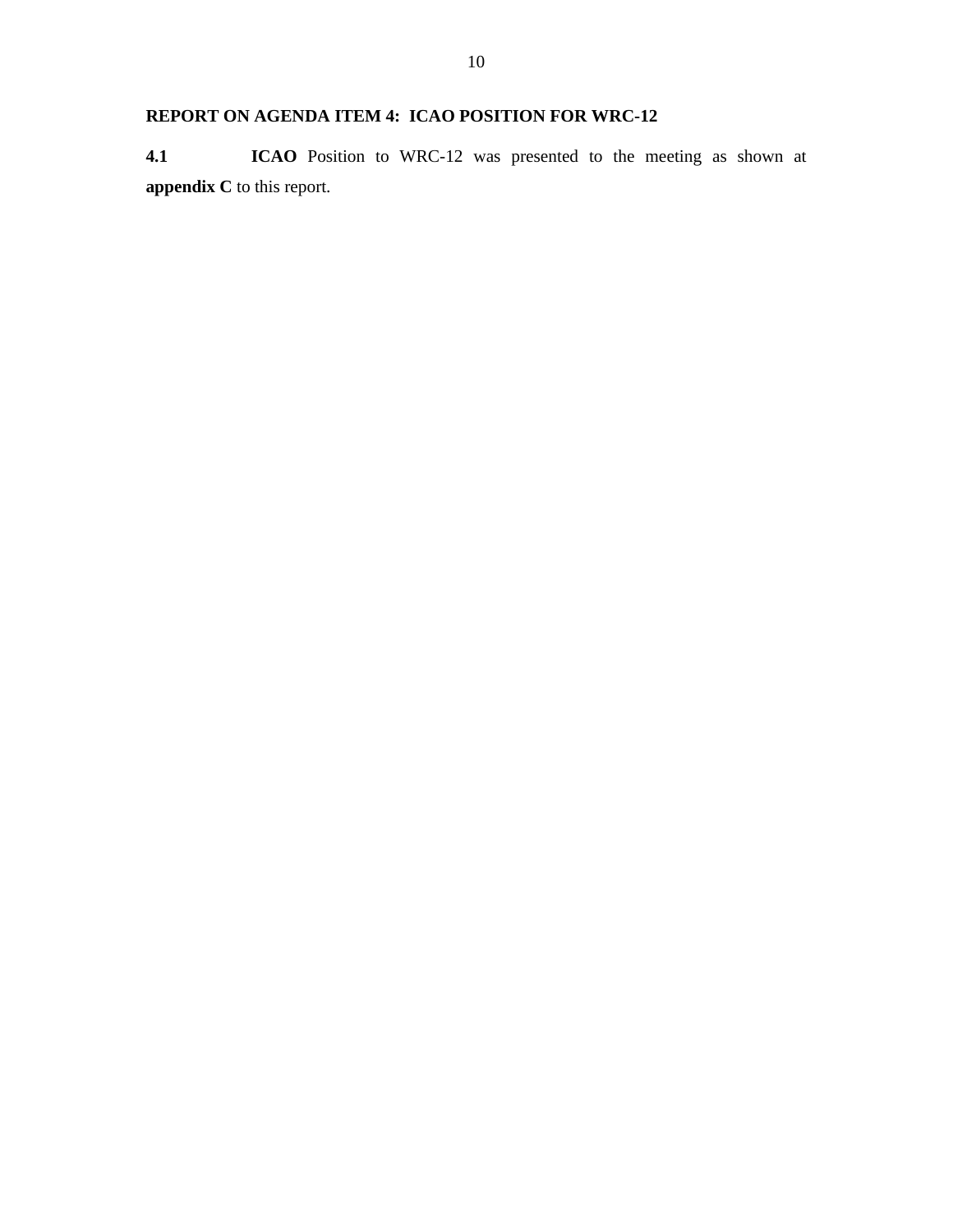### **REPORT ON AGENDA ITEM 5: a) DEVELOPING COUNTRY POSITIONS FOR WRC-11 b) AFRICAN CIVIL AVIATION POSITION TO ATU**

5.1 ICAO position which has relevant effects to AFI States was discussed in order to help States develop their country's position and to be submitted to their State regulatory Bodies. The work programme will be developed and will be submitted to States before the next meeting.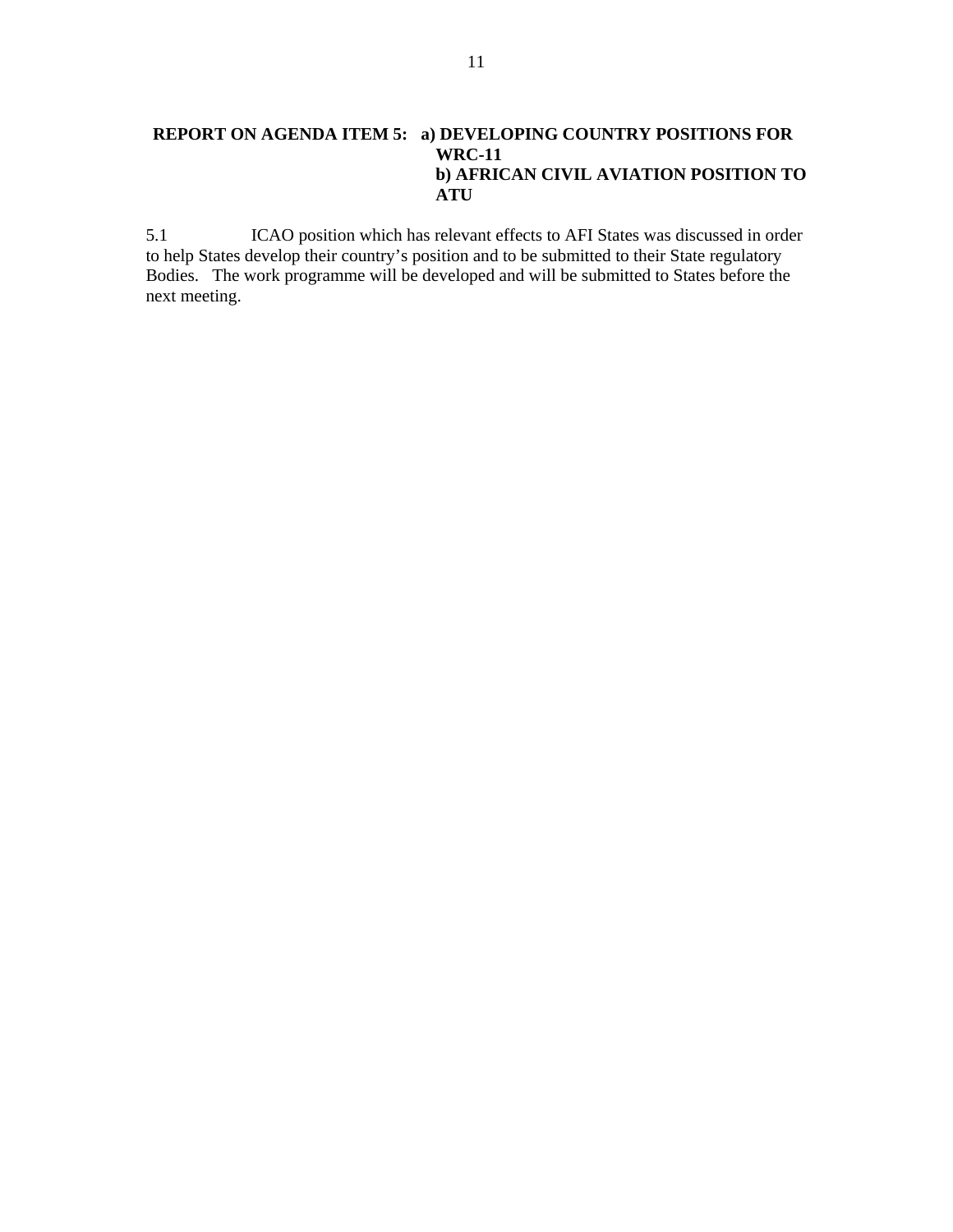### **The first meeting of AFI Frequency Management Group (Dakar, Senegal, 1 - 2 October 2009)**

#### **LIST OF PARTICIPANTS**

| STATE/ORGANIZATION | <b>NAME</b>               | <b>ADDRESS</b>                                                                                                                                                | <b>TELEPHONE</b>                                               | <b>E-MAIL</b>              |
|--------------------|---------------------------|---------------------------------------------------------------------------------------------------------------------------------------------------------------|----------------------------------------------------------------|----------------------------|
| <b>NIGERIA</b>     | Ejirogene Edoja           | GM (EC) Nigerian Airspace<br><b>Management Agency</b><br>Ikeja-Lagos                                                                                          | Tel.: 234 80 5509 6115                                         | eeedoja@yahoo.com          |
|                    | Alhadji Ibrahim Auyo      | Managing Director/CEO<br>Nigerian Airspace Management<br>Agency                                                                                               | Tel.: $+2348078999991$                                         | iua330@yahoo.com           |
|                    | Capt. Talba Alkali        | <b>Assistant Director (Safety and</b><br><b>Technical Policy</b> )<br>Federal Ministry of Aviation,<br>Federal Secretariat Complex Phase 1<br>Abuja, Nigeria, | Tel.: $+ 2348035983361$                                        | talbaalkali@yahoo.ie       |
|                    | Engr Aliemke Godwin       | Air Nav. Systems Inspector<br>Nigeria Civil Aviation Authority<br>NCAA Hqtrs.<br>Aviation House, MMA<br>Ikeja, PMB 2109<br>Ikeja, Lagos                       | Tel.: $+ 2348059763217$                                        | allygoddy@yahoo.com        |
|                    | Mrs. Madinat<br>Soweminat | Air Navigation Safety Inspector,<br>Nigeria Civil Aviation Authority<br>NCAA Hqtrs., Aviation House, MMA,<br>Ikeja,<br><b>PMB 2109</b><br>Ikeja, Lagos        | Tel.: $+ 2348033506336$<br>$+2347041008020;$<br>+234 1 4931597 | Oyinbabe2@yahoo.com        |
|                    | Abdulaziz Maiwada         | Chief Air Traffic Safety System<br>Officer<br>Nigerian Airspace Management<br>Agency                                                                          | Tel.: $+ 2348057625745$                                        | maiwadaabdulaziz@yahoo.com |

**APPENDIX A**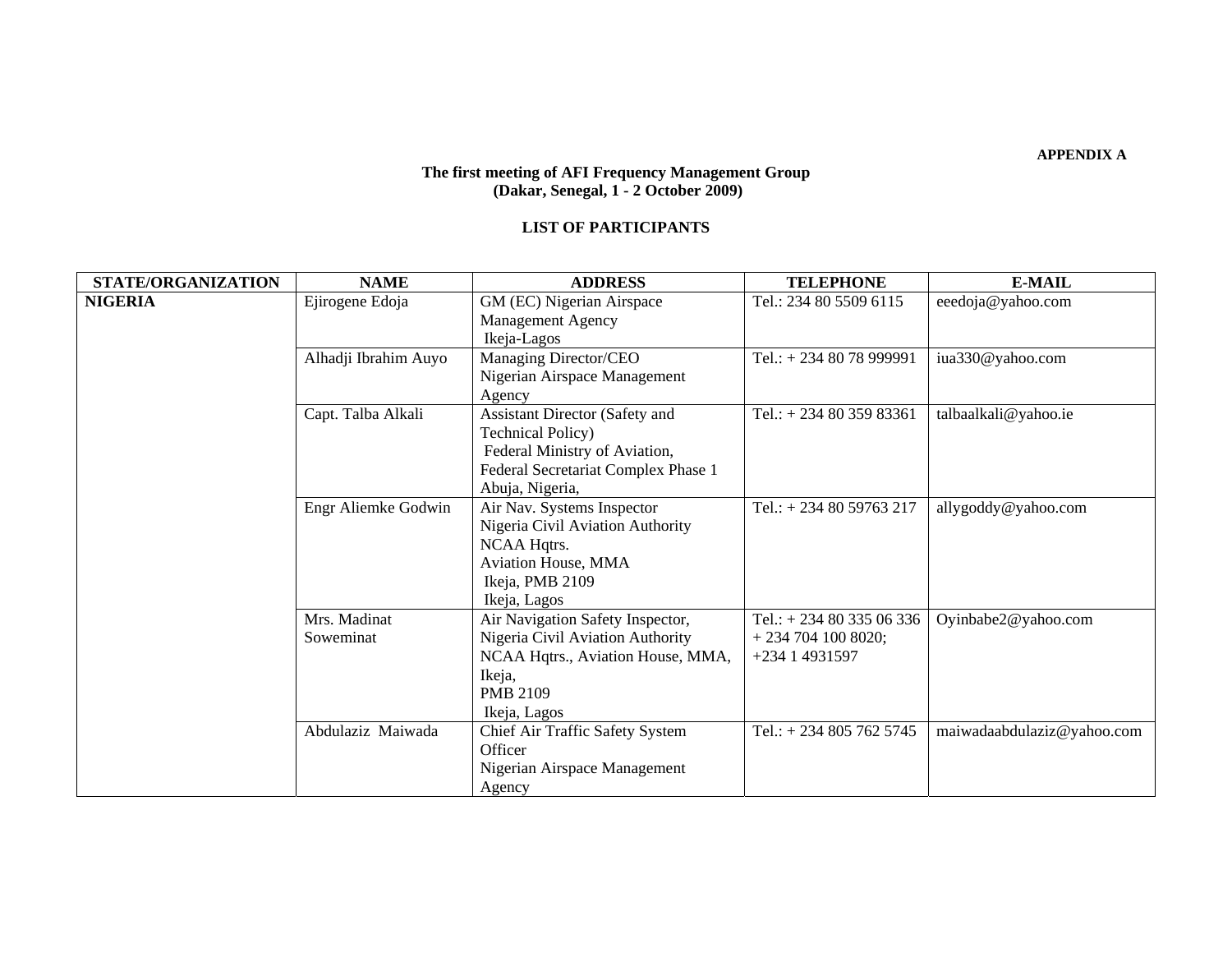| <b>STATE/ORGANIZATION</b> | <b>NAME</b>              | <b>ADDRESS</b>                          | <b>TELEPHONE</b>          | <b>E-MAIL</b>              |
|---------------------------|--------------------------|-----------------------------------------|---------------------------|----------------------------|
|                           |                          | Nnamdi Azikiwe Int.'l Airport           |                           |                            |
|                           |                          | P.M.B 182                               |                           |                            |
|                           |                          | GARKI, Abuja,                           |                           |                            |
| <b>ROBERTS FIR</b>        | Ibrahim Fofanah          | Radio Engineer                          | Tel.: $+ 231 675 4900$    | ibrahymfofanah@yahoo.co.uk |
|                           |                          | c/o Roberts Flight Information Region,  |                           |                            |
|                           |                          | P.O.Box, 79,                            |                           |                            |
|                           |                          | Margibi County                          |                           |                            |
|                           |                          | Liberia, Monrovia                       |                           |                            |
|                           | Ibrahima Bah             | Senior Engineer                         | Tel.: $+ 231 26 25 202$   | boumaibah@yahoo.fr         |
|                           |                          | Roberts FIR,                            |                           |                            |
|                           |                          | P.O.Box 79                              |                           |                            |
|                           |                          | Harbel, Liberia                         |                           |                            |
|                           |                          |                                         |                           |                            |
| <b>SOUTH AFRICA</b>       | Mr. J. P. Koos Pretorius | Manager, CNS                            | Tel.: $+ 27 11 545 1066$  | pretoriusk@caa.co.za       |
|                           |                          | <b>SACAA</b>                            | $Fax: + 27 11 545 1451$   |                            |
|                           |                          | Private Bag X73                         |                           |                            |
|                           |                          | Halfway House, 1685                     |                           |                            |
| <b>SUDAN</b>              | Eng. Mubark Hassan       | Sudan CAA                               | Tel.: +249 01 227 02626   | mubrouk@hotmail.com        |
|                           | Ahmed                    | Airway Eng. Directorate                 | Fax: $+ 249$ 183 77 0001  |                            |
|                           |                          | Khartoum Int. Airport                   |                           |                            |
|                           |                          |                                         |                           |                            |
|                           | Eng. Hassan Salim        | Sudan CAA                               | Tel.: +249 091 290 2769   | Hassan_agab@yahoo.com      |
|                           | Agab                     | Airway Eng. Directorate                 | Fax: $+ 249$ 183 78 3180  |                            |
|                           |                          | Khartoum Int. Airport                   |                           |                            |
| <b>TANZANIA</b>           | Ms. Valentina N.         | Chief communication Navigation          | Tel: +255 22 2115079/80   | tcaa@tcaa.go.tz            |
|                           | Kayombo                  | Surveillance                            | Fax: +255 22 2118905      | vkayombo@tcaa.go.tz        |
|                           |                          | Tanzania CAA                            |                           |                            |
| <b>UGANDA</b>             | <b>Richard Ruhesi</b>    | Manager, CNS,                           | Tel.: $+ 256 752 643 073$ | rruhesi@caa.co.ug          |
|                           |                          | <b>CAA</b>                              | $Fax.: + 256414320964$    | datasoft@utlonline.co.ug   |
|                           |                          | P.O.B ox 5563                           |                           |                            |
|                           |                          | Kampala                                 |                           |                            |
| <b>ZAMBIA</b>             | <b>Banda Harrison</b>    | <b>Chief Telecommunications Officer</b> | Tel.: $+ 260211251677$    | harryban16@hotmail.com     |
|                           |                          | Civil Aviation HQs. Block 26            | $Fax: + 260211251841$     |                            |
|                           |                          | Independence Avenue, Ridgeway           |                           |                            |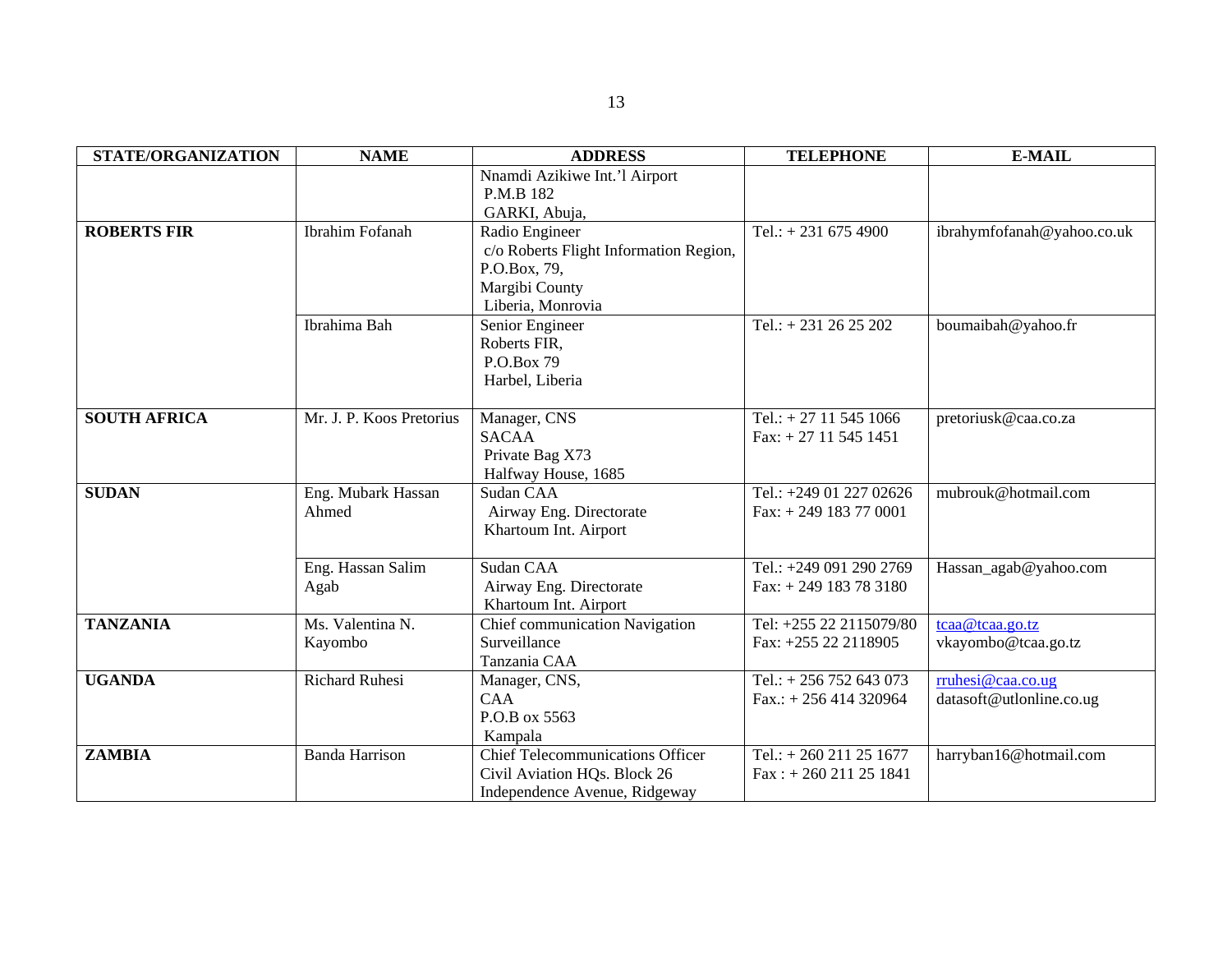| <b>STATE/ORGANIZATION</b>        | <b>NAME</b>             | <b>ADDRESS</b>                         | <b>TELEPHONE</b>            | <b>E-MAIL</b>               |
|----------------------------------|-------------------------|----------------------------------------|-----------------------------|-----------------------------|
|                                  |                         | P.O. Box 50137                         |                             |                             |
|                                  |                         | Lusaka                                 |                             |                             |
|                                  | David Mzeka             | Deputy Director (National Coordinator  | Tel.: $+ 260211254097$      | david.mzeka@dca.com.zm;     |
|                                  |                         | WRC - Preparatory Committee,           | $Fax: + 260211251841$       | davzeka@yahoo.co.uk         |
|                                  |                         | Department of Civil Aviation, 26       |                             |                             |
|                                  |                         | Independence Avenue, Ridgeway,         |                             |                             |
|                                  |                         | P.O.Box 50137                          |                             |                             |
|                                  |                         | Lusaka                                 |                             |                             |
| <b>ZIMBABWE</b>                  | <b>Blessing Ngwarai</b> | <b>Technical Services Manager</b>      | Tel.: $+ 2634588077-87$     | bngwarai@caaz.co.zw         |
|                                  |                         | CAAZ                                   | $Fax + 2634585100/$         |                             |
|                                  |                         | P. Bag 7716, Causeway                  | 585088                      |                             |
|                                  |                         | Harare                                 |                             |                             |
| <b>Organizations/Observers</b>   |                         |                                        |                             |                             |
| <b>ASECNA</b>                    | <b>Jean Patrick</b>     | Chef de Service exploitation des       | Tel.: $+ 2218207538$        | randrianasolopat@asecna.org |
|                                  | Randrianasolo           | Télécommunications                     | $Fax: + 221 820 7538$       |                             |
|                                  |                         | <b>ASECNA</b>                          |                             |                             |
|                                  |                         | BP 3144                                |                             |                             |
|                                  |                         | Dakar                                  |                             |                             |
|                                  |                         | République du Sénégal                  |                             |                             |
|                                  | Bissa Sougué            | <b>Aeronautical Telecommunications</b> | Tel.: +221 33 869 5732      | souguebis@asecna.org        |
|                                  |                         | Officer                                | $Fax: + 221 33 820 7495$    |                             |
|                                  |                         | 32-38 Av Jean Jaurès, Dakar            |                             |                             |
|                                  |                         | Rép. Du Sénégal                        |                             |                             |
|                                  | Kag-Teube Ngartabé      | <b>Aeronautical Telecommunications</b> | Tel.: $+ 221$ 33 869 57 54/ | Kag-teubenga@asecna.org     |
|                                  |                         | Officer                                | 77 643 9709                 |                             |
|                                  |                         | BP 8163                                |                             |                             |
|                                  |                         | Dakar-Yoff/                            |                             |                             |
|                                  |                         | Rép. Du Sénégal                        |                             |                             |
|                                  | Djindil                 | Service Headquarter                    | Tel.: +221 33 820 4898      | Jude-djindil@orane.sn       |
|                                  |                         | P.O.Box 15598                          | Fax: +221 33 820 0015       | djindiljud@asecna.org       |
|                                  |                         | Dakar Fann                             |                             |                             |
|                                  |                         | Rép. Du Sénégal                        |                             |                             |
| <b>WRAP International Sweden</b> | Olov Carlsson           | c/o SAAB                               | Tel.: +46 70 515 9467       | Olov.carlsson@wrap.se       |
|                                  |                         | <b>SE-35180 VAXJO</b>                  | Fax: $+4647042042$          |                             |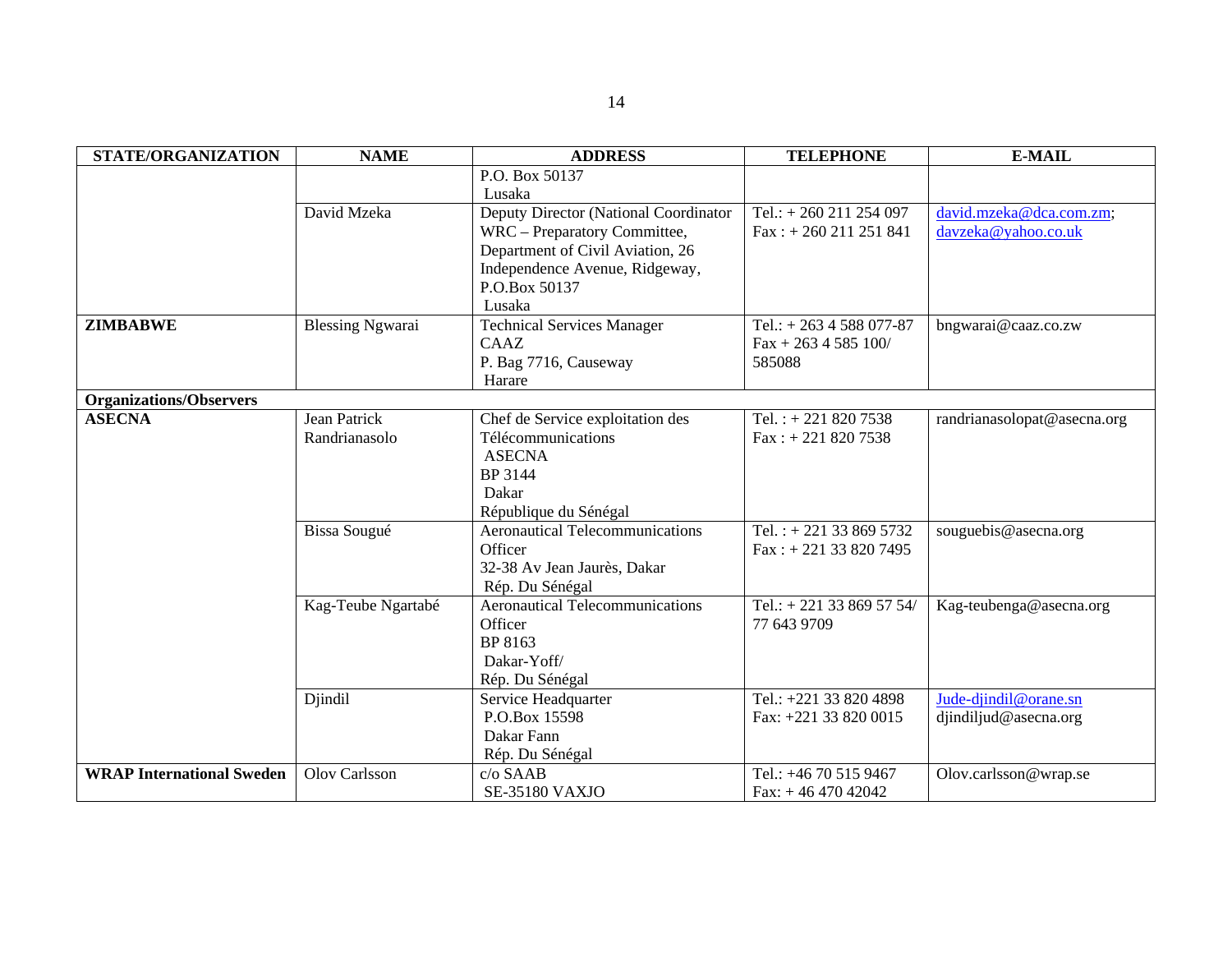| STATE/ORGANIZATION | <b>NAME</b>              | <b>ADDRESS</b>          | <b>TELEPHONE</b>        | <b>E-MAIL</b>            |
|--------------------|--------------------------|-------------------------|-------------------------|--------------------------|
|                    |                          | Sweden                  |                         |                          |
| <b>ICAO</b>        | Robert Witzen            | 342 Penn RD.            | Tel.: $+ 15144267654$   | r.witzen@videotron.ca    |
|                    |                          | Beaconsfield            |                         |                          |
|                    |                          | QC Canada HGW 1B6       |                         |                          |
| Vaughn Maiolla     |                          | Technical Officer, CNS  | Tel.: $+ 15149548219 x$ | ymaiolla@icao.int        |
|                    | <b>ICAO</b> Headquarters |                         | 6153                    |                          |
|                    | Mary Obeng               | Technical Officer, CNS, | Tel.: +254 20 76 22367  | Mary.obeng@icao.unon.org |
|                    |                          | <b>ESAF Office</b>      |                         |                          |
|                    |                          | Nairobi                 |                         |                          |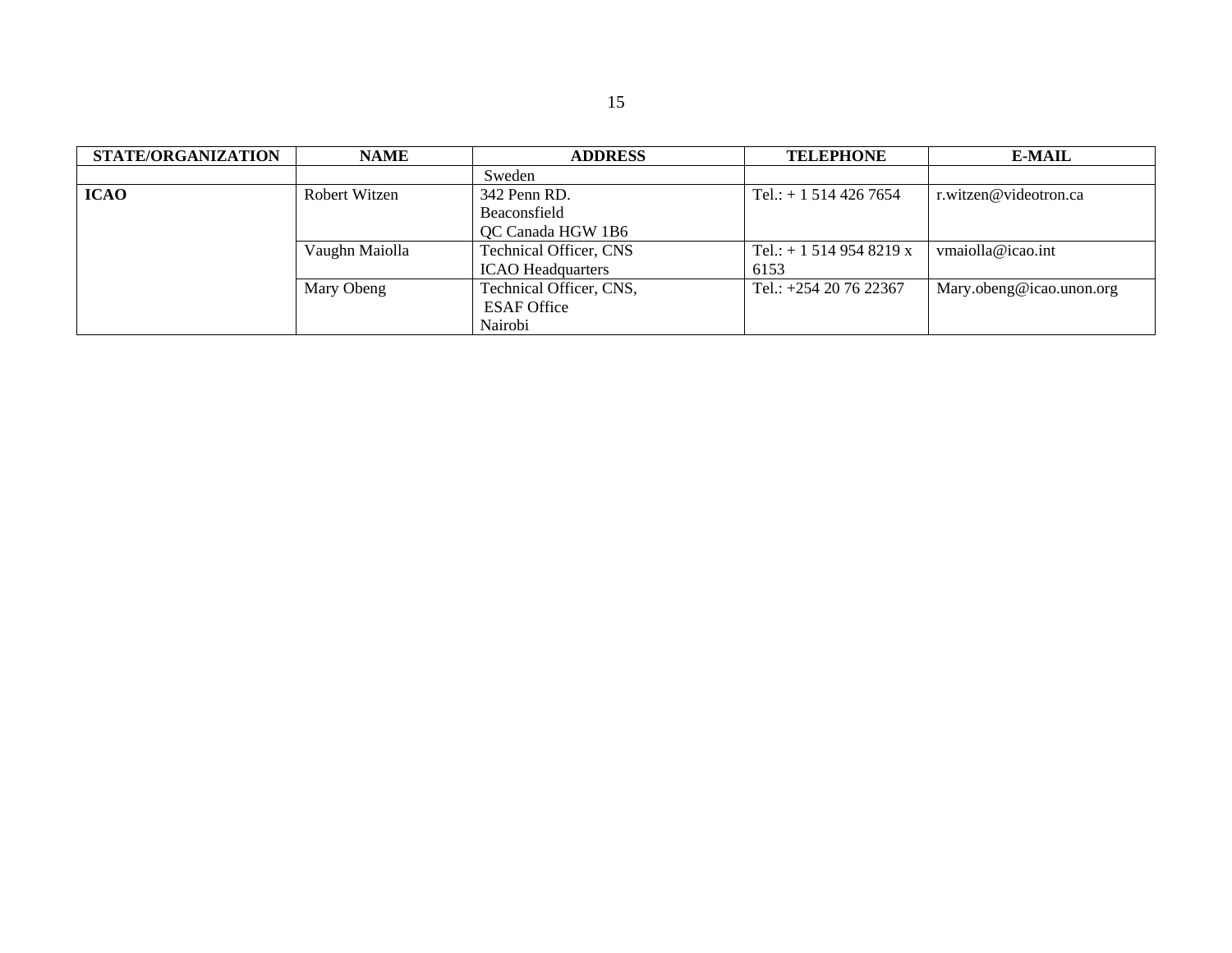### **APPENDIX B**

### **TERMS OF REFERENCE**

### **FREQUENCY MANAGEMENT GROUP (FMG/11) TASK LIST**

The FMG works within the terms of reference of the APIRG, on the matters related to the aviation radio frequency spectrum which included the following task list in co-ordination with other relevant international organizations.

**Composition of AFI State:** Angola, Algeria , Benin, Burkina Faso, Burundi , Botswana, Democratic Republic of Congo, Cameroun, Cape Verde, Comoros, Congo, Cote d'Ivoire, Djibouti, Egypt, Eritrea , Ethiopia, Gabon, Gambia, Ghana, Guinea, Guinea Bissau, Guinée Equatoriale, Kenya, Lesotho, Liberia, Libya, Mali, Mauritiania, Morocco, Niger, ,Nigeria, Seychelles, South Africa, Tunisia, RCA Rwanda, Sao Tome et Principe, Senegal, Sierra Leone, Somalia, Sudan, Swaziland , Tanzania, Tchad, Togo, Uganda, Zambia, Zimbabwe**,** France, Britain, Spain

|                | Ref.          | <b>Title/Brief</b>                                                   | <b>Deliverables</b>                                                                                                                                                                                  | <b>Action</b>                  | <b>Target</b> |
|----------------|---------------|----------------------------------------------------------------------|------------------------------------------------------------------------------------------------------------------------------------------------------------------------------------------------------|--------------------------------|---------------|
|                |               | description                                                          |                                                                                                                                                                                                      | by                             | <b>Date</b>   |
| $\mathbf{1}$   | <b>GPI 23</b> | <b>Aviation Spectrum</b><br>requirements                             | Monitor and report to APIRG the<br>status of available capacity in the<br>various aviation bands                                                                                                     | <b>FMG</b>                     | On-going      |
| $\overline{2}$ | <b>GPI 23</b> | Frequency planning                                                   | Ensure the effective operation of<br>the coordination process for the<br>necessary agreement to make new<br>frequency assignments                                                                    | <b>FMG</b>                     | On-going      |
| 3              | <b>GPI 23</b> | Coordinate with<br>other agencies to<br>protect aviation<br>spectrum | Coordinate activities for the<br>conduct of the 'block planning'<br>process to provide for new<br>frequency requirements which can<br>only be satisfied by the relocation<br>of existing assignments | <b>FMG</b>                     | On-going      |
| $\overline{4}$ | <b>GPI 23</b> | Table COM 3<br>maintenance                                           | Maintain a parallel draft TABLE<br>COM 3 until merging with the<br>ICAO table is completed with<br>refinement of COM3 Tables at the<br>next stage                                                    | Study<br>Group,<br><b>ICAO</b> | On-going      |
| 5              | GP1 23        | Support for ICAO<br>Position at WRC<br>meeting                       | Ensure AFI States support ICAO<br>at ITU meetings                                                                                                                                                    | <b>FMG</b>                     | On-going      |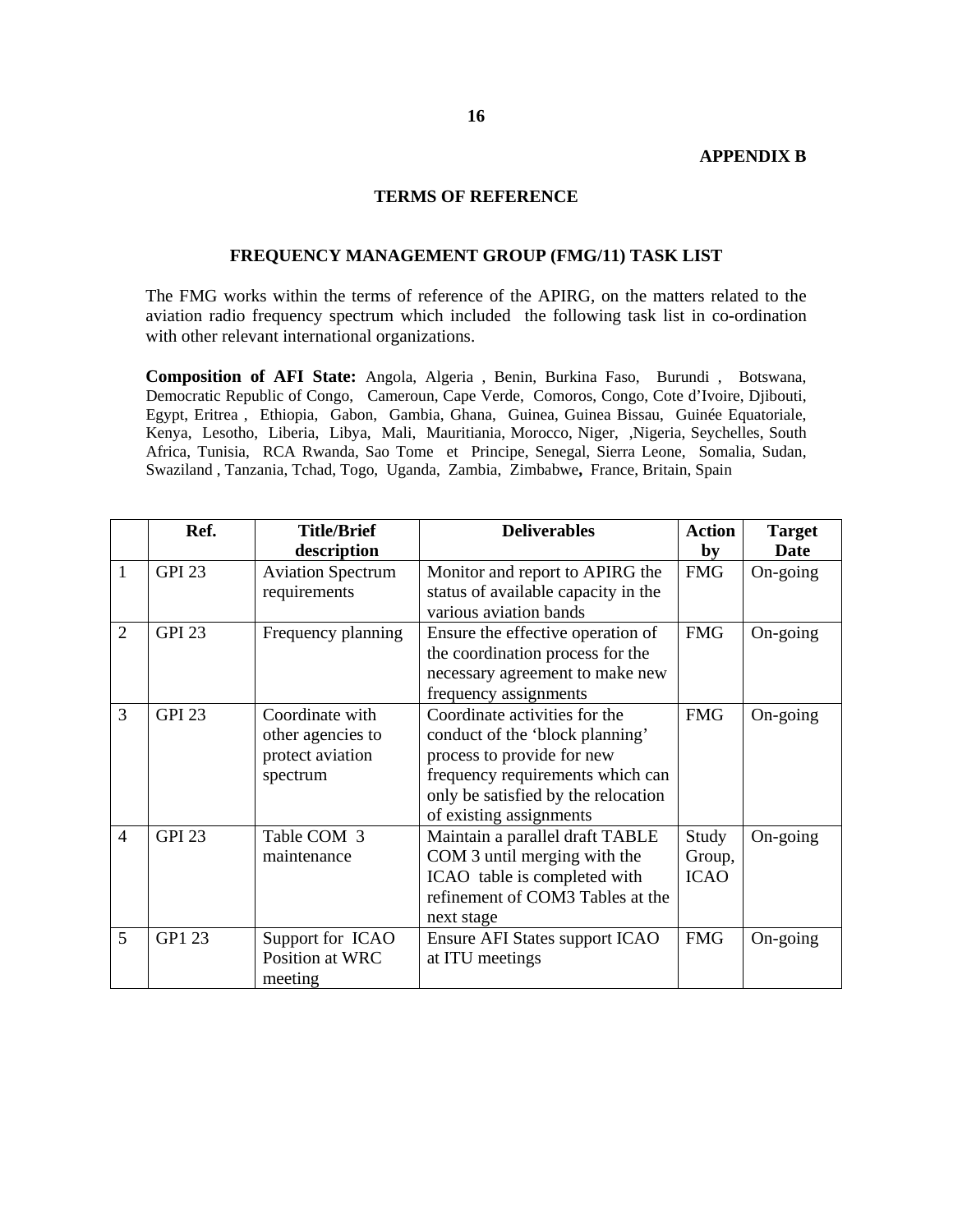### **APPENDIX C**

### **Position for the World Radiocommunication Conference (WRC) 2011**

### 20 August 2009

### **Objectives of ICAO Position**

The ICAO Position) for the World Radiocommunication Conference 2011 (WRC 11) seeks to guarantee appropriate, secure radio spectrum to support current and planned CNS technologies and systems essential to meeting future growth in a safe and efficient manner.

Due to the safety and global harmonization of airline operations, allocations for such radio spectrum are made at WRC's, the outcomes of which have international treaty status. IATA believes such international coordination is essential and opposes the application of new, more market driven, regulatory measures to the spectrum aviation uses.

The broad objectives of the ICAO Position are:

- to maintain protection for the spectrum used for aeronautical radiocommunication and radionavigation systems required for current and future safety-of-life applications;
- to ensure that spectrum is available for new technologies;
- to ensure that the application of new regulatory measures does not impact on global operations or result in social or economic penalty to aviation without providing benefit.

IATA has 226 member airlines carrying 93% of world's international scheduled traffic (Available Seat Kilometres). In 2008, IATA's members carried 1.6 billion passengers (scheduled) of which 708 million were international and 42.3 million tones of freight of which 28 million tonnes were international

### **Introduction**

Aviation uses globally harmonised spectrum allocations for communications, navigation and surveillance in order to provide a safe and efficient global transport system. Hence the spectrum used by aviation must be free from harmful interference to guarantee the integrity of its systems.

WRC 11 includes several issues of importance to aviation including:

- Spectrum requirements to support safe operation of unmanned aircraft systems.
- Further regulatory measures to facilitate introduction of new aeronautical mobile route services  $(AM(R)S)$
- Assurance of long-term spectrum availability and access to spectrum to meet requirements for aeronautical mobile satellite route services AMS(R)S while retaining the generic allocation to mobile-satellite unchanged.

The evolution of new CNS/ATM provisions is dependent upon the availability

of radio frequency spectrum that can support the high integrity and availability requirements associated with aeronautical safety systems, and demands special conditions to avoid harmful interference to these systems.. It is therefore essential to ensure that International radio regulation reflects this need.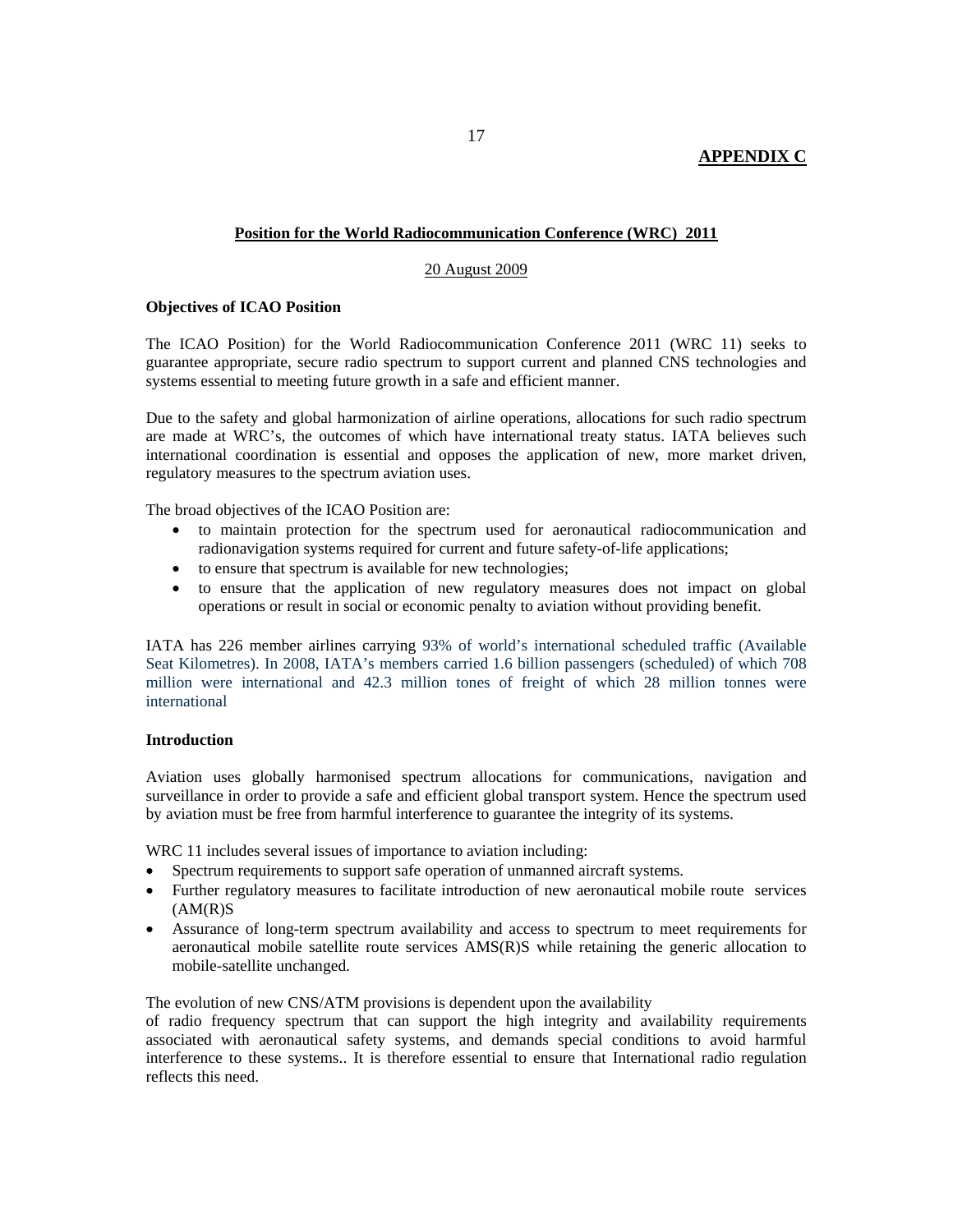Currently available spectrum for CNS/ATM systems may need to be supplemented with new allocations to enable the introduction of new systems in aviation while the requirements for spectrum for current systems are to be maintained until a future undetermined period.

Article 4.10 of the Radio Regulations states that ITU Member States recognize that the safety aspects of radionavigation and other safety services require special measures to ensure their freedom from harmful interference. These factors need to be taken into consideration in the allocation, assignment and use of frequencies for aeronautical systems. In particular, the sharing of aeronautical safety services with other aeronautical services or non-aeronautical services must be considered with extreme care. Where sharing conditions cannot meet the above requirements, exclusive aeronautical allocations need to be secured to preserve the integrity of aeronautical services.

### **Radio spectrum underpins growth**

The demand for access to airspace is continuously increasing. Total world airline scheduled passenger traffic in terms of passenger-kilometres is expected to grow at an average annual rate of 4.6 per cent up to the year 2025. with [Ref: ICAO "*Outlook for Air Transport to the Year 2025* (Circular 313)*"*].

The continuous increase in air traffic movements as well as the additional requirement for new and emerging applications such as unmanned aircraft systems are placing increased demands on both the aviation regulatory and air traffic management mechanisms. As a result the airspace is becoming more complex and the demand for frequency assignments and hence spectrum allocations is increasing. Whilst some of this demand can be met through the improved spectral efficiency of new radio systems, it is inevitable that existing allocations may need to be broadened or additional aviation spectrum allocations sought to meet this demand. Whilst it is expected that WRC-11 will be able to address a majority of these requirements, consideration by future conferences (WRC-15 and beyond) will be necessary to fully meet the future aviation requirements.

The Single European Sky implementation (SESAR) in Europe and Next Gen in the U.S are examples of next generation of air traffic systems as envisaged in the ICAO Global Air Navigation Plan. These will require new technology of air to air and air to ground communication, conflict management tools, sequencing and spacing tools, net centric information management, weather detection systems and will generate a more efficient air traffic system.

Appropriate available radio spectrum is essential to support these initiatives and realize the efficiency benefits of the programmes.

#### **WRC Agenda Items Affecting Aeronautical Spectrum Allocations**

#### **Agenda Item 1.1**

**To consider and take appropriate action on requests from administrations to delete their country footnotes or to have their country name deleted from footnotes, if no longer required, taking into account Resolution 26 (Rev. WRC-07).** 

#### **Discussion:**

Allocations to the aeronautical services are generally made for all ITU Regions and normally on an exclusive basis. This supports the global interoperability of radiocommunication and radionavigation equipment used in civil aircraft necessary for safe and efficient flight. Certain States, however, add footnotes to the ITU allocations to indicate alternate usage of the subject band in different countries.

The use of country footnote allocations to non-aeronautical services in aeronautical bands is generally not desirable as such use may result in harmful interference to safety services. Furthermore, this practice generally leads to an inefficient use of available spectrum to aeronautical services, particularly when the radio systems sharing the band have differing technical characteristics. It also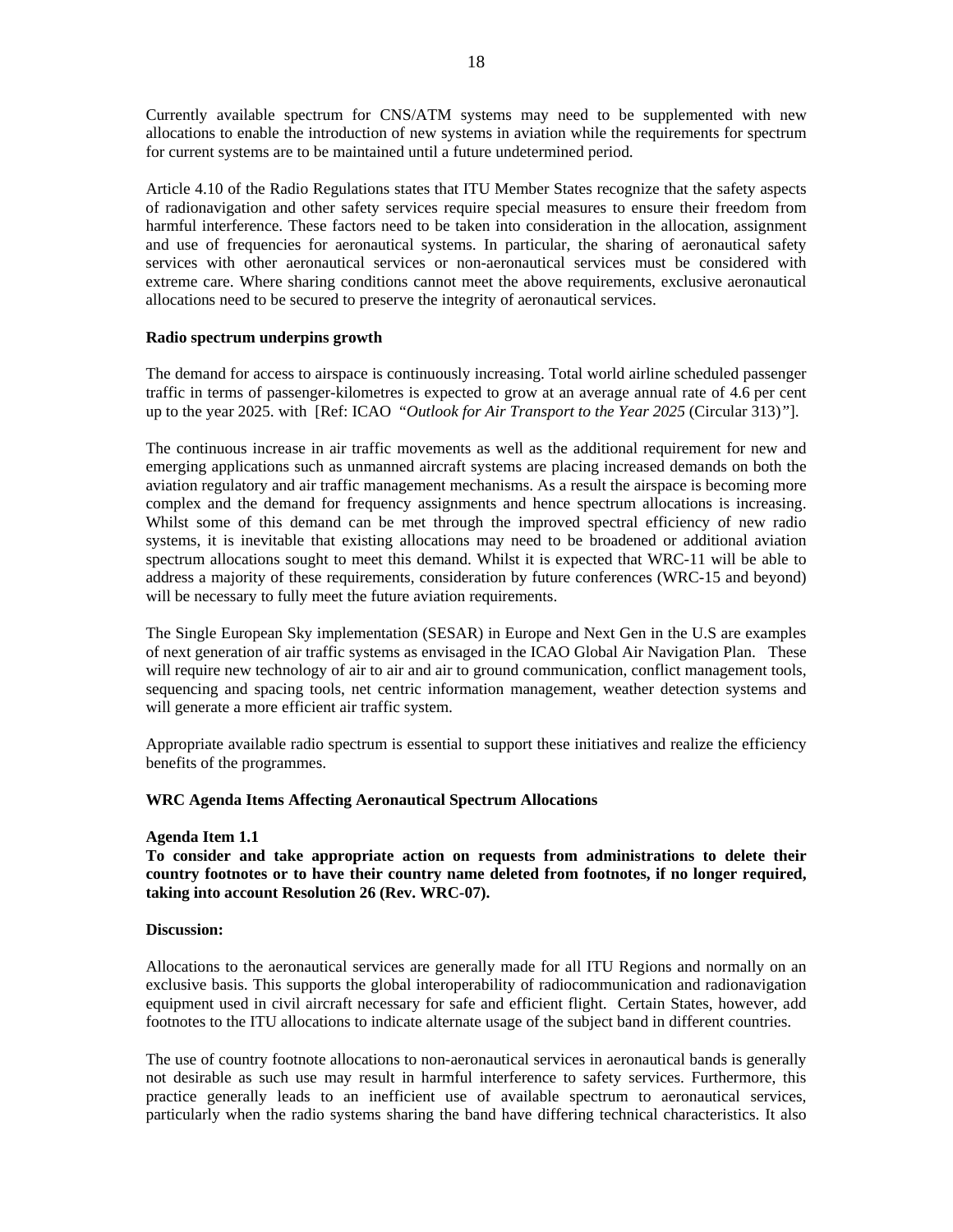may result in undesirable (sub)-regional variations with respect to the technical conditions under which the aeronautical allocations can be used. This can have a serious impact on the safety of aviation.

There is a general effort within ITU to delete such footnotes. The footnotes of concern to IATA members are:

No **5.72** that allows the use of some of the band for non-directional beacons (NDB), (255 - 526.5 kHz) by certain Norwegian fixed service stations. Use of NDBs in these bands is expected to continue for the foreseeable future. ( NB 5.72 Norway)

Instrument landing system (ILS) uses 74.8 – 75.2 MHz for market beacons; 108 - 112 MHz for localizer and 328.6 - 335.4 MHz for glide path, and the VHF omni-directional radio range system (VOR) uses.108 - 117.975 MHz,. Footnote Nos. **5.181**, **5.197** and **5.259** allow for the introduction of the mobile service on a secondary basis and subject to agreement obtained under the Radio Regulations when these bands are no longer required for the aeronautical radionavigation service. The use of both ILS and VOR is expected to continue. In addition, the band 108 - 117.975 MHz is also allocated on a primary basis to the aeronautical mobile (R) service, limited to systems operating in accordance with recognized international aeronautical standards. As a result, access to these bands by the mobile service as proposed by Nos 5.181, 5.197 and 5.259 is not feasible, in particular since no acceptable sharing criteria that secure the protection of aeronautical systems have been established to date. (Egypt, Israel, Syria) (Pakistan, Syria) Egypt, Israel, Syria)

The band 1 215 - 1 300 MHz, is used by civil aviation for the provision of radionavigation services. Footnote No. **5.330** allocates the band in a number of countries to the fixed and mobile service. Given the receiver sensitivity of aeronautical uses of the band, IATA does not support the continued inclusion of an additional service through country footnotes. (Mid-East, Africa, India, Philippines)

The band 1 559 - 1 610 MHz is allocated, on a worldwide, primary basis, to the aeronautical radionavigation service (ARNS) and to the radionavigation-satellite service (RNSS). It supports elements of the global navigation satellite system i.e. GLONASS and GPS defined in ICAO SARPs and SARPs for the European Galileo System are under development. Nos. **5.362B** and **5.362C** allow the operation of the fixed service in some countries on a primary basis until 1 January 2010 and on a secondary basis until 1 January 2015. Harmful interference situations could arise leading to disruption to GNSS, affecting the safety of aircraft in flight. Thus the possibility of allowing fixed services use of this band until 2015 constitutes a severe and unacceptable constraint on the safe and effective use of GNSS in some areas of the world. It is, therefore, recommended that deletion of these allocations be effective from 2011. (Africa, Mid-East)

In the band 4 200 - 4 400 MHz, which is reserved for use by airborne radio altimeters, No. **5.439**  allows the operation of the fixed service on a secondary basis in some countries. . Radio altimeters are a critical element in aircraft automatic landing systems and serve as sensor in ground proximity warning systems. Interference from the fixed service has the potential to affect the safety of all weather operations. Deletion of this footnote is recommended. (Libya, Iran)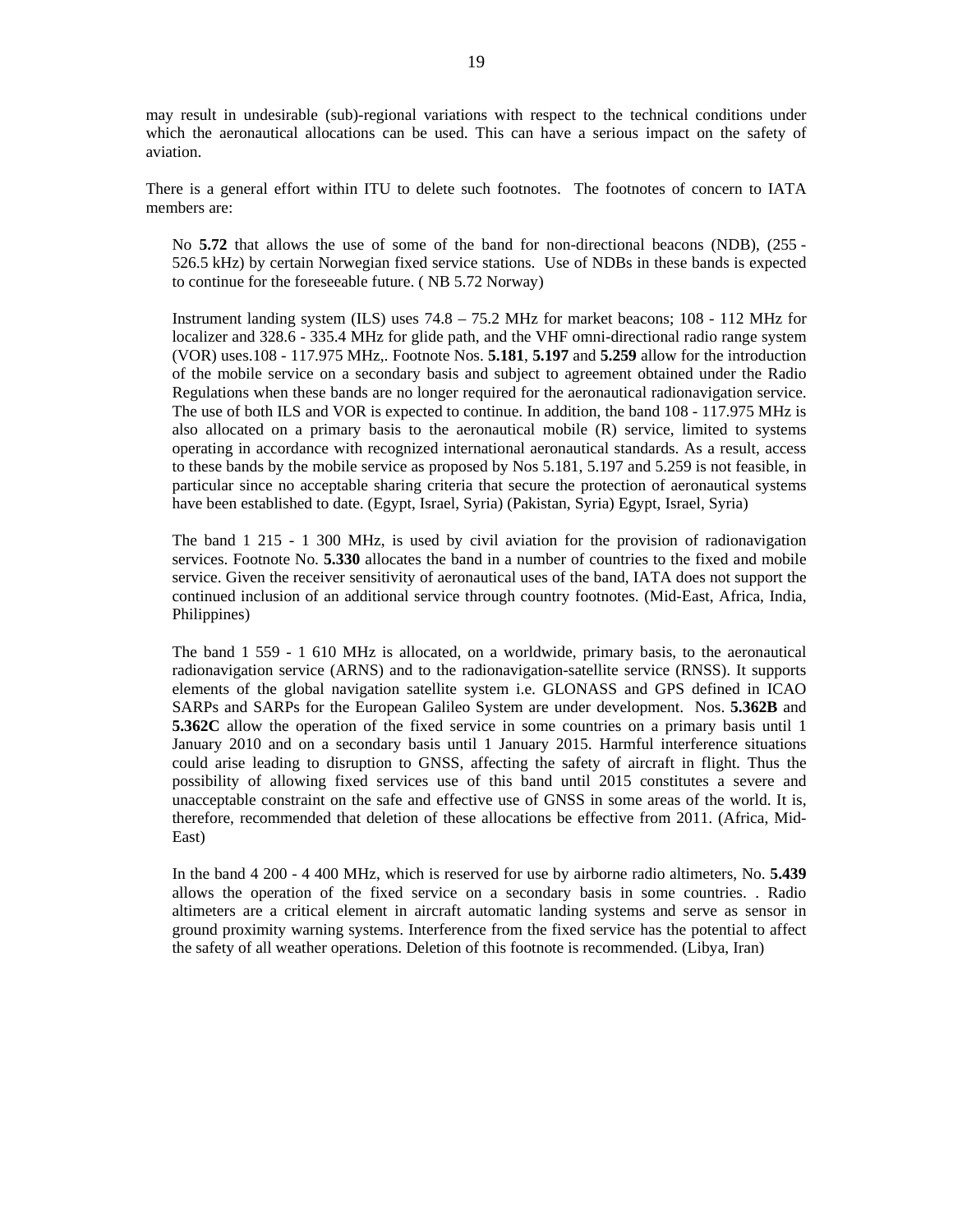### **ICAO Position 1.1:**

To support the deletion of No **5.72** as access to these bands by the fixed service could create the potential for harmful interference to important radionavigation systems used by aircraft to navigate especially in the North Sea.

To support deletion of Nos. **5.181, 5.197** and **5.259**, as access to these bands by the mobile service is not feasible and could create the potential for harmful interference to important radionavigation systems used by aircraft at final approach and landing as well as the aeronautical mobile service introduced as a result of WRC-03 and 07.

To support deletion of No. **5.330** .as access to the band by the fixed and mobile services could potentially cause harmful interference to services used to support aircraft operations.

To support the deletion of Nos. **5.362B** and **5.362C** as of 2011 in order to remove harmful interference that can be caused by the fixed service to essential aeronautical radionavigation satellite functions in the band 1 559 - 1 610 MHz and to permit the full utilization of GNSS services to aircraft on a global basis.

To support deletion of No. **5.439** as a measure to protect safety critical operation of radio altimeters in the band4 200 - 4 400 MHz.

#### **Agenda Item 1.2**

**Taking into account the ITU-R studies carried out in accordance with Resolution 951 (Rev. WRC-07), to take appropriate action with a view to enhancing the international regulatory framework.** 

### **Discussion:**

There is a growing interest to review current spectrum management practices due to the trend towards convergence and the increasing use of digital technologies. It is therefore important that spectrum regulation also keeps pace with this trend, whilst ensuring the effective and efficient use of spectrum and ensuring that the operation of radio systems, especially those associated with safety of life, are free from harmful interference.

There is a view within a number of administrations that the current ITU processes for addressing additional spectrum needs are not flexible enough to meet the timescales demanded by industry. Resolution 951 seeks to review the way in which spectrum at the global level is managed with a view to adopting best practices to enhance the international regulatory framework to enable even greater efficiencies to be achieved in the way spectrum is assigned and used

Resolution 951 potentially offers aviation an opportunity to improve the flexibility with which spectrum internationally allocated to aeronautical services can be used as well as potentially tighten the regulatory provisions that ensure the protection of aviation systems. Conversely it also has the potential to reduce the protection afforded to aviation systems if the appropriate action is not taken to ensure that greater flexibility does not lead to greater risk of interference.

It is inappropriate for a State to use the argument of improving efficient spectrum use through the application of market methods to spectrum that has been given a specific international allocation. Such discussions and decisions need to be part of an international process (ITU defined).

An additional concern is that States or regions might unilaterally apply market methods such as pricing of aeronautical spectrum that could have safety and economic impacts without providing any benefit for aviation.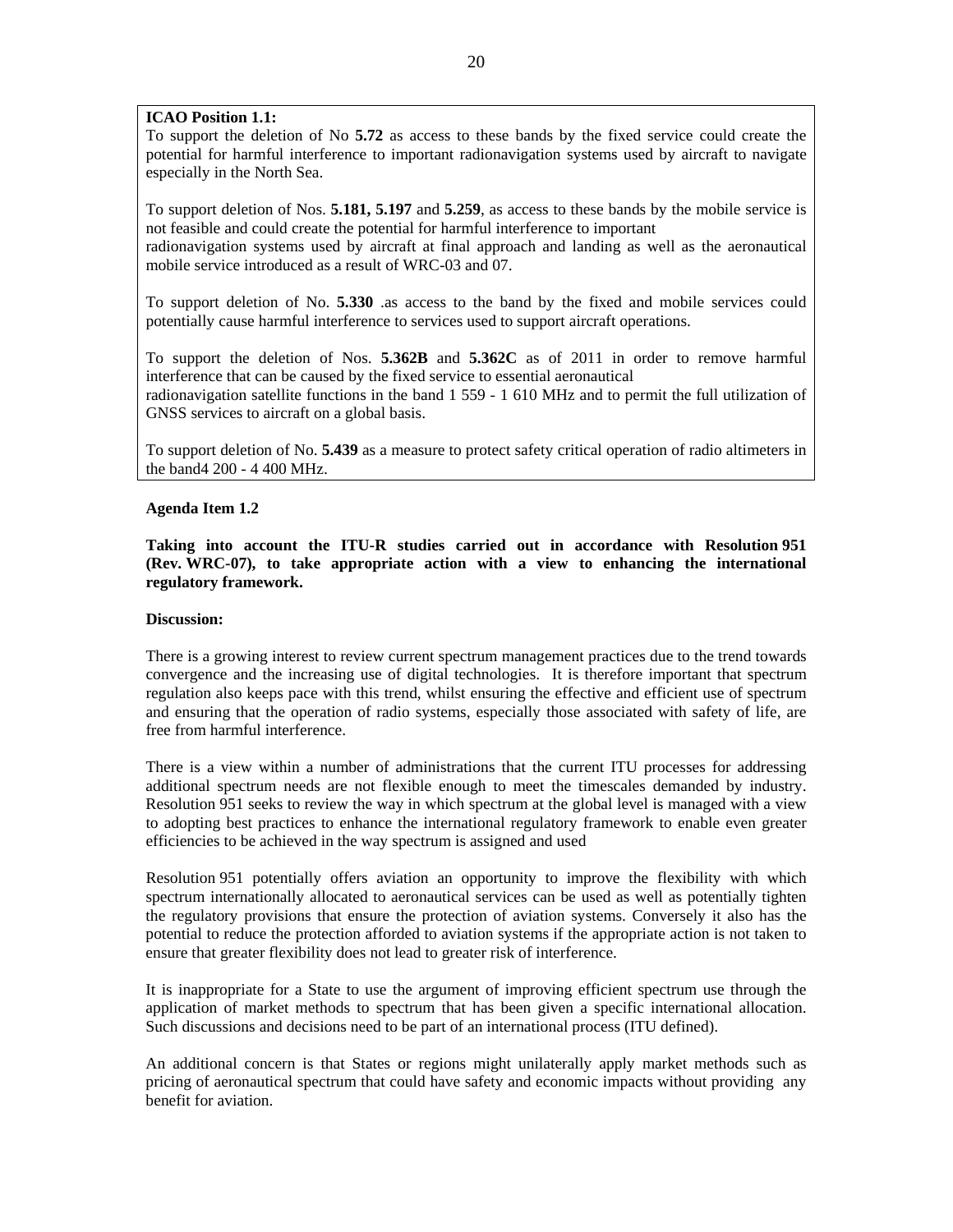### **ICAO Position 1.2:**

Support new provisions or modifications to existing provisions that improve the flexibility with which spectrum allocated to aeronautical safety services can be used by aviation and support the strengthening of regulatory provisions that enhance the protection of aviation systems.

Ensure that any other measures taken at WRC-11 with regard to Agenda Item 1.2 do not have an adverse impact on the protection of aeronautical systems or become financial burdens without any associated efficiency benefit for aviation.

### **Agenda Item 1.3**

**To consider spectrum requirements and possible regulatory actions, including allocations, in order to support the safe operation of unmanned aircraft systems (UAS), based on the results of ITU-R studies, in accordance with Resolution 421 (WRC-07).** 

### **Discussion:**

Unmanned aircraft systems (UAS) enable an Unmanned Aircraft (UA) to be piloted remotely over significant distances, as well as work at shorter ranges either within or out-of-sight of the remote pilot. UAS are meeting a number of national requirements; however their operations are currently limited to segregated airspace where separation from other users can be guaranteed.

Based on the potential for UASs to operate reliably, a number of commercial applications have been identified from emergency services to high altitude communications platforms. Additionally, applications have been identified where UAS technology could provide a commercial and/or safety benefit by replacing either the pilot or co-pilot onboard a manned aircraft. As a result, the deployment of UAS is expected to be significant, with a requirement for operation throughout the airspace structure. The current provisions of segregated airspace will therefore become impractical and hence a way must be found to allow these aircraft to integrate with the current airspace users in a safe and seamless manner.

In order to allow this technology to be developed further and maximise the potential benefits, UASs will need access to all airspace. Specifically it must be ensured that UAS

- integrate seamlessly into current ATC procedures
- maintain safey-of-flight levels.

UAS will require high integrity communications link(s) between the UA and remote control centres capable of relaying the necessary air traffic control (ATC) messages as well as flight critical aircraft information. In addition, sense and avoid (S&A) functions may require new sensors on the UA to provide situational awareness.

Initial estimates show that UAS will need 34 MHz for terrestrial links between the UA and the control station (CS) and 49 MHz for satellite links. UAS Spectrum for safety and regularity of flight, and in particular when the UAS operates in civil airspace, needs to be accommodated under an allocation to the aeronautical mobile route service (AM(R) S), aeronautical mobile satellite route service (AMS(R)S) or the aeronautical radionavigation service (ARNS), in order to receive the sufficient status and protection from harmful interference.

This agenda item therefore seeks to identify the spectrum requirements necessary to support the safe operation of UASs in current and future airspace structures.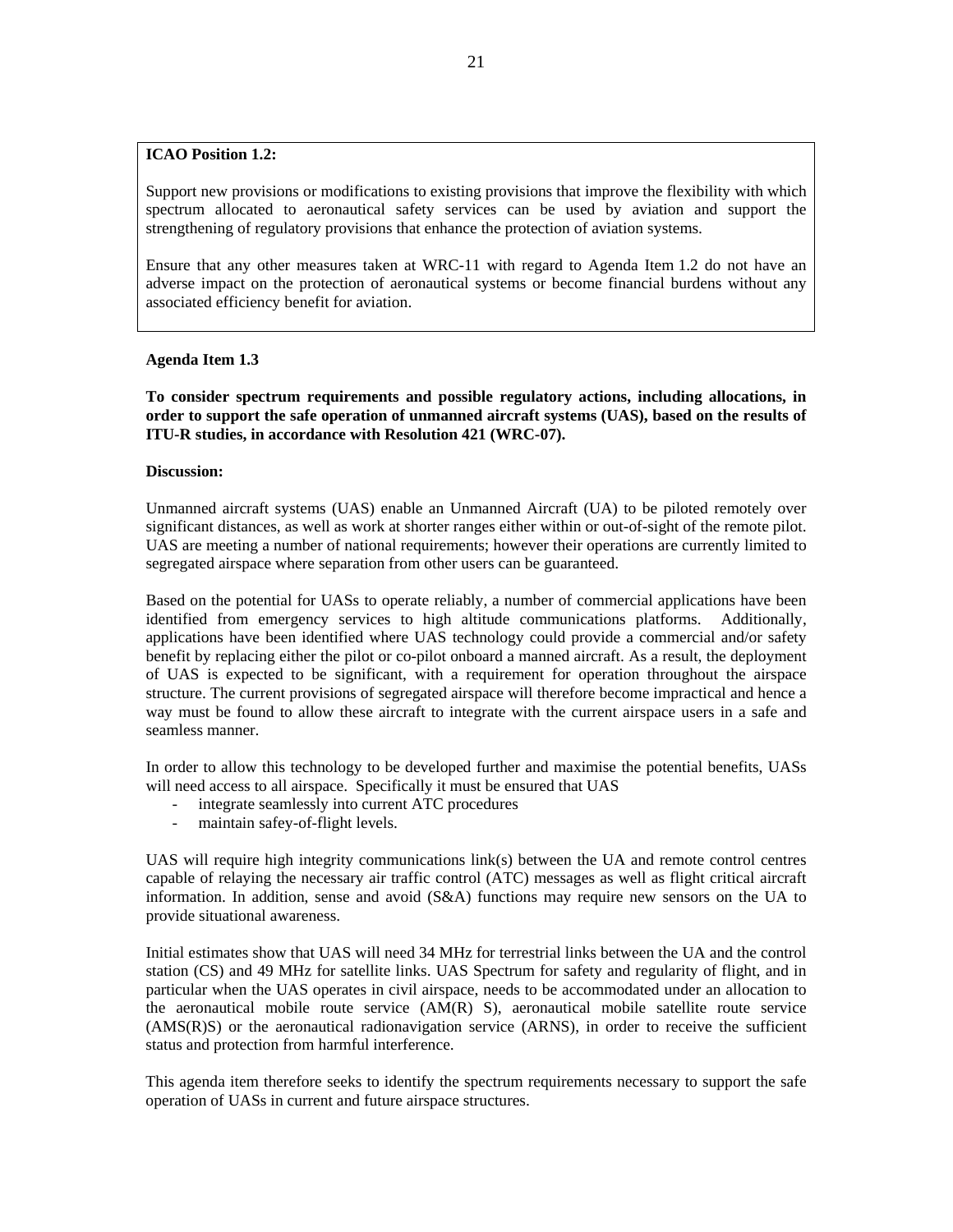### Payload

The spectrum requirements to support the functionality of a payload are not critical to the safe operation of that aircraft. Therefore this agenda item, whilst recognizing the need for spectrum to support the payload, specifically excludes the allocation of payload spectrum at WRC-11.

### Command and Control  $(C^2)$

For UASs to safely integrate into non-segregated airspace, the remote pilot must be able to reliably monitor the status of the UA, pass control instructions to that UA, and also interact with the relevant air traffic controller. For UAs operating in a localized area this might be provided by a line-of-sight link. However, for UAs intending to operate beyond terrestrial radio line-of-sight may require the use of a combination of a terrestrial radio network and/or a satellite network.

### **Relay of Air Traffic Control (ATC) Communications**

Safe operation of all aircraft depends on communication with ATC. If the pilot in command is not in the aircraft, this means for the ATC system operated today, that a voice channel has to be maintained to relay information from radio in the aircraft to the pilot on ground and back.

### **Sense and Avoid (S&A)**

UA will need advanced techniques to detect and track nearby aircraft, terrain and obstacles to navigation in order to avoid these to the same degree as that achieved by manned aircraft. These advance techniques may require spectrum. The remote pilot will need to be aware of the environment within which the aircraft is operating and be able to identify the potential threats to the continued safe operation of the aircraft and take the relevant action. Given the scarcity of spectrum, care must be taken to ensure that the spectrum requirements identified to meet such applications are kept to a minimum.

It should be noted that the aeronautical future communications system might be able to prove some capacity to meet the requirements for both command and control including the relaying of ATC communications as well as sense and avoid applications. However, care must be taken when dimensioning both systems to avoid double accounting. A number of existing allocations to the aeronautical mobile satellite (route) service such as the allocation in the frequency range 5 000 - 5 150 MHz might provide some of the capacity required although issues with existing and planned systems will need to be resolved.

Existing AM(R)S, AMS(R)S and ARNS allocations should be examined to check whether they can provide suitable bandwidth without compromising non-UAS aeronautical systems before new allocations to these services are considered.

### **ICAO Position 1.3:**

To support, based on the results of studies, any modification to existing allocations or new allocations required to accommodate UAS operations in non-segregated airspace while maintaining the safety and regularity of flight of all types of aircraft.

Accordingly, to ensure that any AM(R)S, AMS(R)S and ARNS allocations made for UAS command and control, ATC relay and sense and avoid in non-segregated airspace do not adversely affect existing aeronautical systems

To ensure safe and seamless integration of UA in non-segregated airspace, support the agreed requirement for terrestrial and satellite safety spectrum for the provision of ATC relay, command and control and sense and avoid.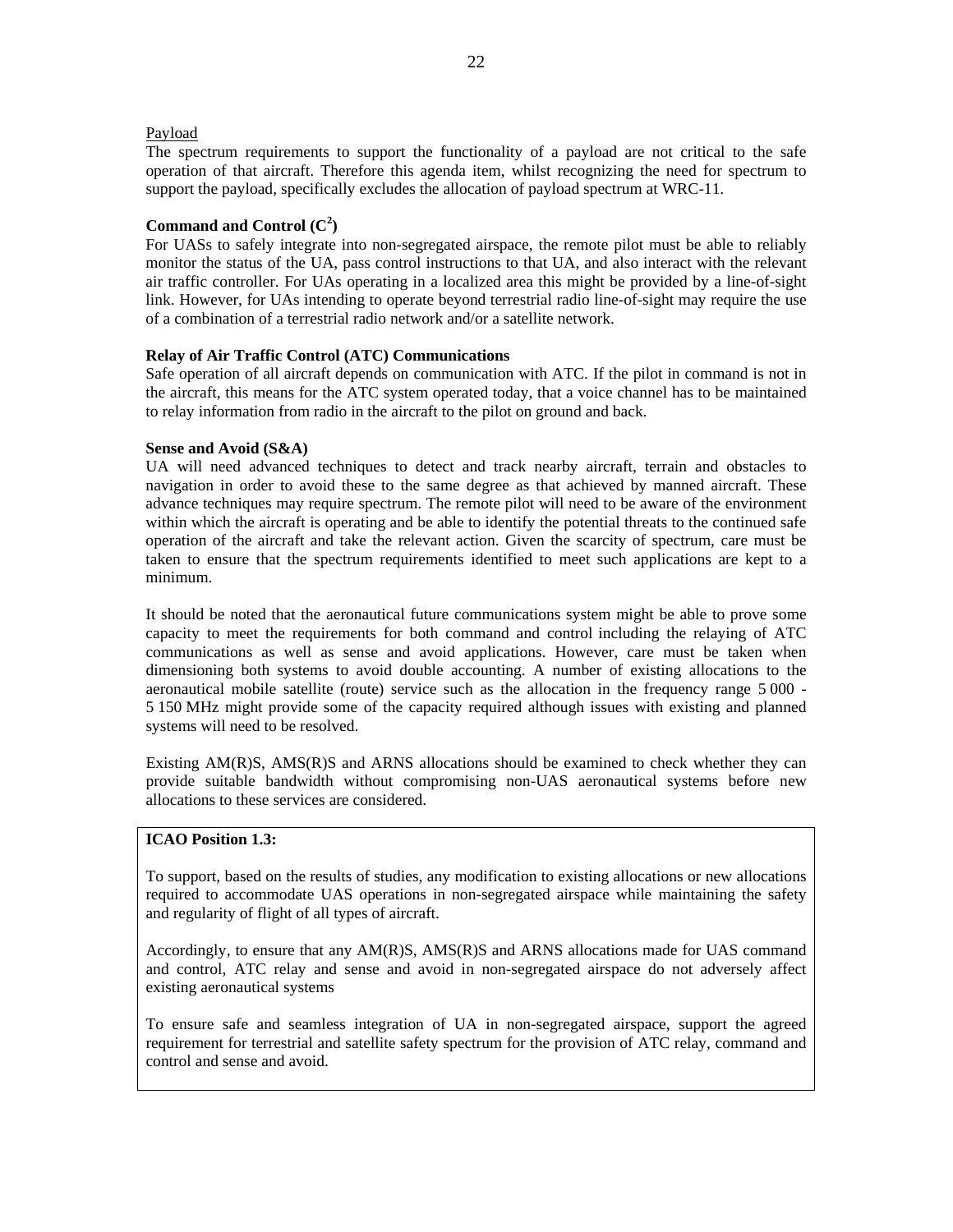To oppose any use of this agenda item to seek new spectrum allocations to meet payload requirements.

#### **Agenda Item 1.4:**

**To consider, based on the results of ITU-R studies, any further regulatory measures to facilitate introduction of new aeronautical mobile (R) service (AM(R)S) systems in the bands 112 - 117.975 MHz, 960 - 1 164 MHz and 5 000 - 5 030 MHz in accordance with Resolutions 413 (Rev. WRC-07), 417 (WRC-07) and 420 (WRC-07).** 

#### **Discussion:**

As a result of WRC-07, allocations for (AM(R)S) were either made or modified to support the aeronautical future communications infrastructure. The Resolutions, in part, specify regulatory restrictions on the operation of  $AM(R)S$  in those bands, limiting such to "systems operating in accordance with international aeronautical (ICAO) standards".

WRC-11, Agenda Item 1.4 allows aviation the opportunity to complete the studies necessary and propose to WRC-11 any additional regulatory measures that might be required to facilitate the introduction of new AM(R)S systems in the subject bands 112 - 117.975 and 960 - 1 164 MHz. Additionally it allows aviation to seek a new allocation to  $AM(R)S$  in the frequency band 5 000 -5 030 MHz for surface applications at airports provided that requirements for that system cannot be satisfied in the 5 091 - 5 150 MHz band that was also allocated, and that it is compatible with RNSS in the 5 000 - 5 030 MHz band and the radio astronomy service (RAS) in the adjacent 4 990 - 5 000 MHz band.

It should be noted that the existing AM(R)S allocation in the 5 000 - 5 030 MHz band may be considered for unmanned aircraft systems as part of WRC-11, Agenda Item 1.3 studies.

### **ICAO Position 1.4:**

To support as required, based on the results of studies, the inclusion in the Radio Regulations of further regulatory measures that will facilitate the introduction of

- future AM(R)S systems in the band 112 117.975 MHz.
- future  $AM(R)S$  systems in the band 960 1 164 MHz.

If the spectrum requirements for surface applications at airports cannot be fully accommodated within the 5 091 - 5 150 MHz band, and based on the results of successful compatibility studies, support a new allocation to the AM(R)S in portions of the band 5 000 - 5 030 MHz subject to technical compatibility.

#### **Agenda Item 1.5**

**To consider worldwide/regional harmonization of spectrum for electronic news gathering (ENG), taking into account the results of ITU-R studies, in accordance with Resolution 954 (WRC-07).** 

#### **Discussion:**

Electronic News Gathering (ENG) supplements normal broadcasting services and is particularly important in the coverage of breaking news events, especially disasters or potential disasters affecting public safety.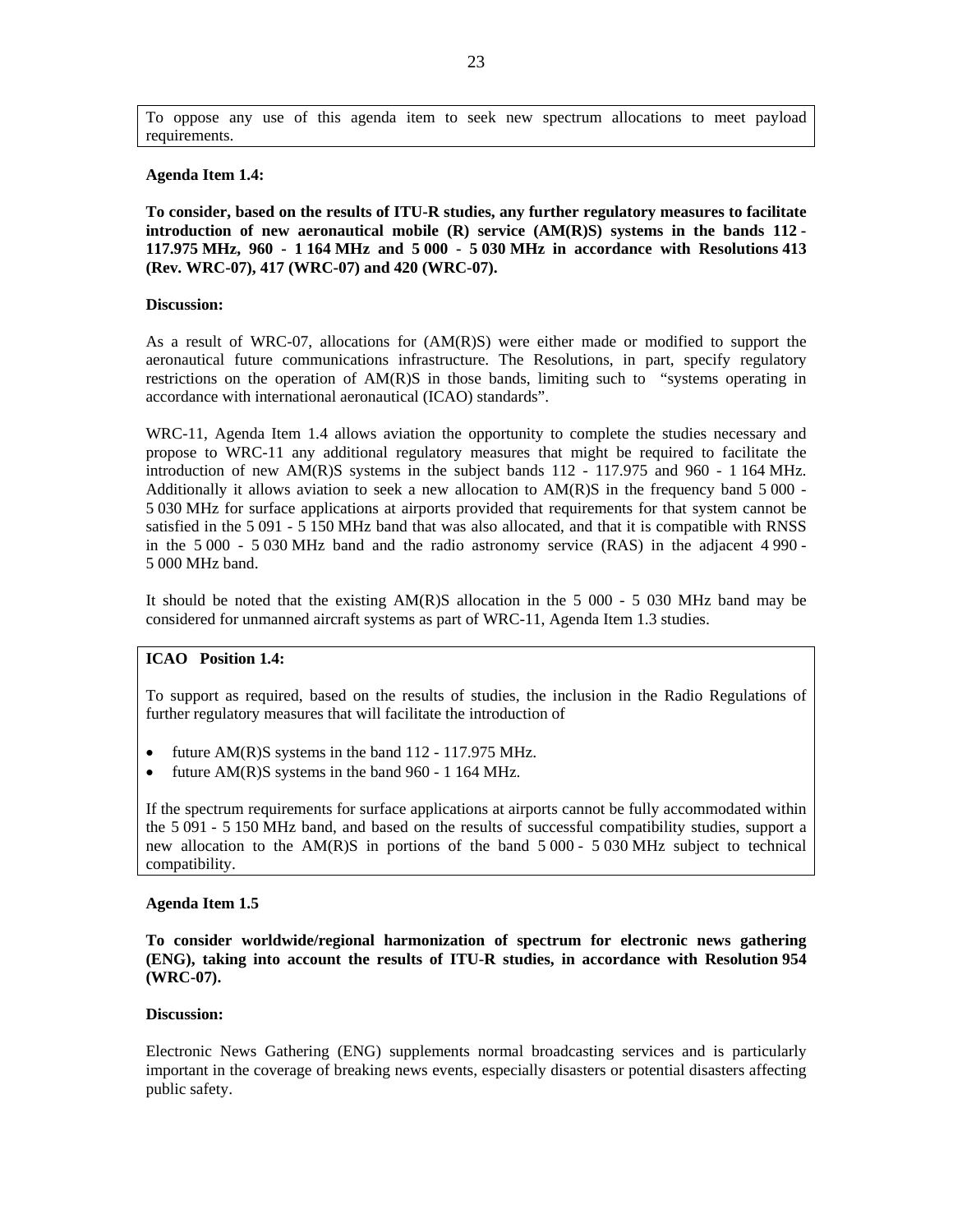There is increasing demand from audiences for the quantity and quality of coverage of sound and television ENG

This agenda item seeks to address the spectrum needs associated with such equipment. As the scope of this agenda item is not limited in terms of frequency bands within which studies can take place. aeronautical bands could be targeted, particularly the band  $2.7 - 2.9$  GHz (10cm radar band).

### **ICAO Position 1.5**

To oppose any allocation in aeronautical bands.

### **Agenda Item 1.7**

**To consider the results of ITU-R studies in accordance with Resolution 222 (Rev. WRC-07) in order to ensure long-term spectrum availability and access to spectrum necessary to meet requirements for the aeronautical mobile-satellite (R) service, and to take appropriate action on this subject, while retaining unchanged the generic allocation to the mobile-satellite service in the bands 1 525 - 1 559 MHz and 1 626.5 - 1 660.5 MHz.** 

#### **Discussion**

AMS(R)S, as safety services, must have appropriate spectrum to guarantee system integrity and, should AMS(R)S operate in the same bands as Mobile Satellite Service (MSS), they must be protected.

One option that was studied by the ITU was prioritization and real-time pre-emptive access between different networks: the idea being that AMS(R)S would have priority in the spectrum bands when it needed such.

The study concluded, *inter alia*, that "prioritization and intersystem real-time *pre-emptive access between different networks* " is not practical and, without significant advance in technology, it is unlikely to be feasible for technical, operational and economical reasons. As a consequence such an approach cannot be used as an effective method to ensure long-term spectrum availability and protection for the AMS(R)S communications in these bands.

Although AMS(R)S does have priority versus other MSS, in practice the current application of the regulatory conditions governing such priority status does not satisfy spectrum requirements for AMS(R)S. This situation has raised some strong concerns for the civil aviation community.

WRC 11 Agenda Item 1.7 was adopted and Resolution 222 modified calling for:

- a) studies on existing and future AMS(R)S spectrum requirements
- b) an assessment of whether long-term AMS(R)S requirements can be met within existing allocations while retaining unchanged the generic MSS allocation in 1.525-1.559 and 11.626.5 – 1.660 MHz
- c) completion of studies to determine the feasibility and practicality of technical or regulatory means, in order to ensure adequate access to AMS(R)S spectrum, other than the coordination process
- d) studies of existing MSS allocations, or identification of new allocations "only for satisfying the requirements of the  $AMS(R)$  is if these requirements (referred to above in (a) and (b) cannot be met."

It is extremely important that the studies under Agenda Item 1.7 take into account the number of aircraft already equipped with standardized AMS(R)S technology, the life cycle of the AMS(R)S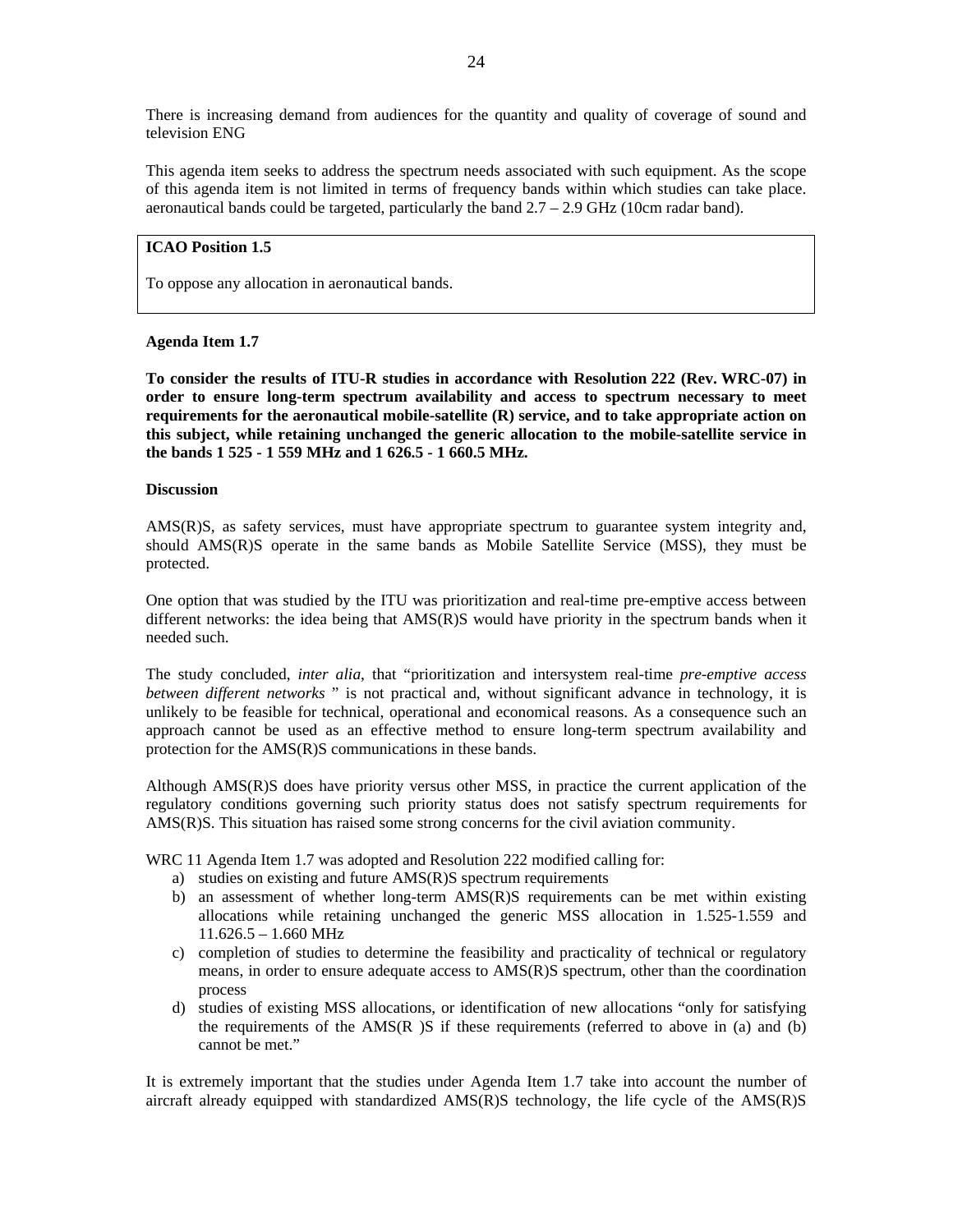systems spread over several decades and the technical and operational advantages of using the bands. Every effort should be made to ensure the long-term spectrum availability and access for AMS(R)S in these bands. If the long-term needs cannot be satisfied in those bands, then additional spectrum should be made available in other frequency bands.

It should be noted that the existing AMS(R)S service allocation in the 5 000-5 150 MHz band may be considered for Unmanned Aircraft Systems as part of WRC 11 A.I. 1.3

### **ICAO Position 1.7:**

Taking into account the results of ITU-R studies, support further regulatory provisions to strengthen AMS(R))S access to the bands 1 545- 1 555 and 1 646.5 and 1 656.5 MHz.

Support long term requirements of AMS(R)S in these bands without placing undue constraints on the existing systems operating in accordance with the Radio Regulations, in order to take advantage of the existing usage of these frequency bands for AMS(R)S onboard aircraft.

If the studies identified by Res. **222** (**Rev. WRC-07**) indicate that the long term needs of AMS(R)S cannot be satisfied in the bands 1 545 - 1 555 MHz and 1 646.5 - 1 656.5 MHz, then support appropriate AMS(R)S allocations in other frequency bands through appropriate regulatory provisions.

### **Agenda Item 1.9**

**To revise frequencies and channelling arrangements of Appendix 17 to the Radio Regulations, in accordance with Resolution 351 (Rev. WRC-07), in order to implement new digital technologies for the maritime mobile service.** 

### **Discussion:**

Within the frequency range  $4 - 10$  MHz, various frequency bands are allocated to  $AM(R)S$  and the allotment plan for these frequency bands is in Appendix 27 to the Radio Regulations. Aviation must be satisfied that the introduction by the maritime mobile service of any new digital techniques, and or changes to the table contained in Appendix 17 must not cause harmful interference to the aeronautical mobile (R) service.

### **ICAO Position 1.9:**

Ensure that the introduction by the maritime mobile service of any new digital techniques, and or changes to the table contained in **Appendix 17**, does not cause harmful interference to the aeronautical mobile (R) service.

#### **Agenda Item 1.12**

**To protect the primary services in the band 37 - 38 GHz from interference resulting from aeronautical mobile service operations, taking into account the results of ITU-R studies, in accordance with Resolution 754 (WRC-07).** 

#### **Discussion:**

The frequency band 37 - 38 GHz is currently allocated on a primary basis to the fixed, mobile, space research (space-to-Earth) and the fixed-satellite (space-to-Earth) services. Aeronautical mobile services, which are not excluded from the mobile service allocation, have the potential to cause interference to other systems operating in this band.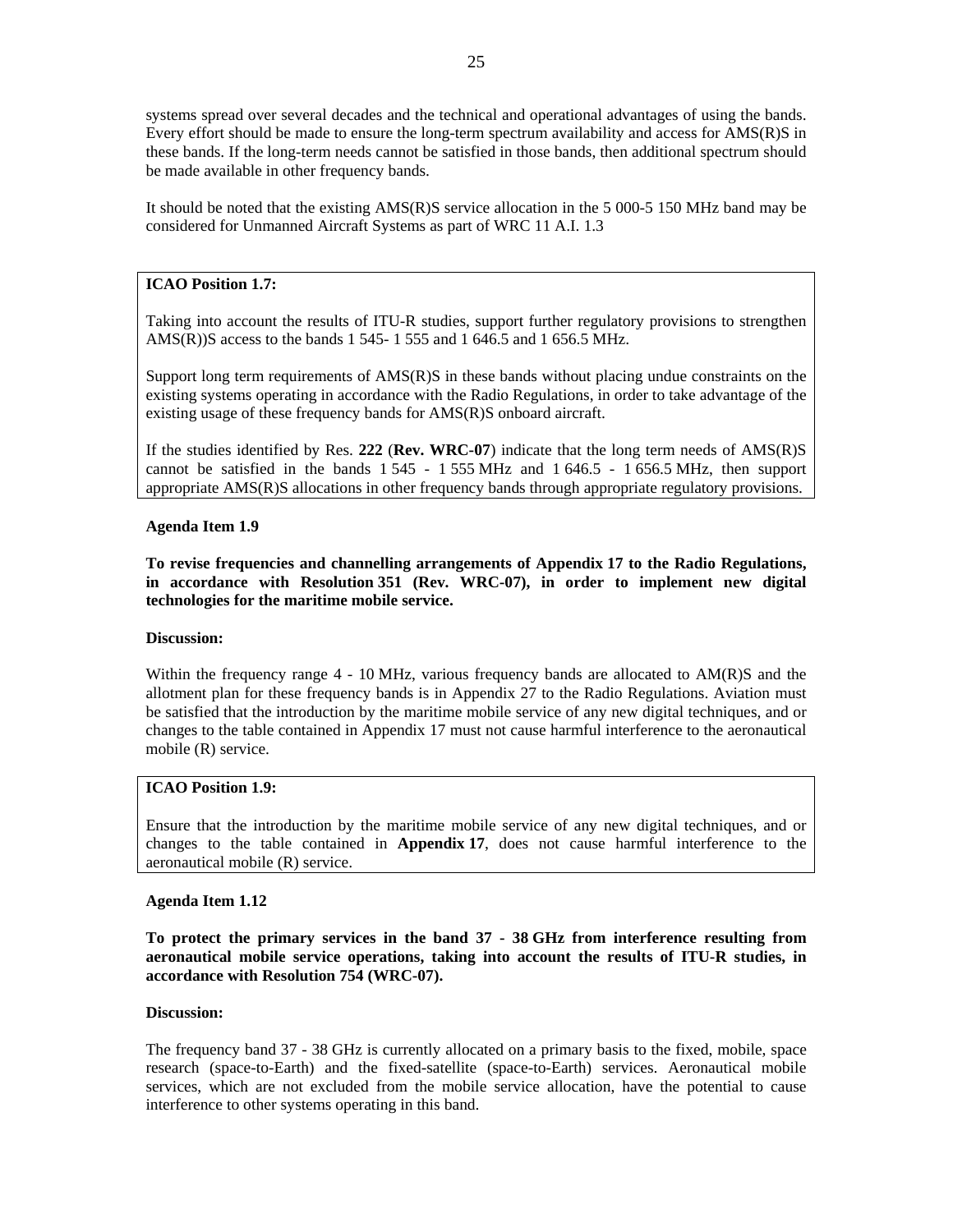Aeronautical mobile service systems are currently neither deployed nor planned in the band 37- 38 GHz. However, the aviation community would like to investigate the possibility to use the band for applications such as Wireless Avionic Intra-aircraft Communications (WAIC) and studies are being carried out. Such a system, as planned, could be implemented in a manner that will be fully compatible with other co-primary users of the band 37 - 38 GHz.

Therefore until those studies have shown that the band is not suitable for such a use IATA opposes excluding the aeronautical mobile service from the existing mobile service allocation in this band. Alternatively technical protection limits for existing co-primary systems should be introduced such that AMS can be developed in a manner that ensures compatibility with those existing systems.

### **ICAO Position 1.12:**

To oppose excluding aeronautical use of the existing mobile service allocation in the band 37-38 GHz.

To support the use of technical protection limits to ensure that any future AMS system in the band 37 - 38 GHz will be compatible with other co-primary services.

### **Agenda Item 1.14**

**To consider requirements for new applications in the radiolocation service and review allocations or regulatory provisions for implementation of the radiolocation service in the range 30 - 300 MHz, in accordance with Resolution 611 (WRC-07).** 

### **Discussion:**

The radiolocation service operating in the VHF frequency range is coming under increased pressure from co-frequency fixed and mobile services. There is therefore a need to allocate spectrum within the frequency range 30 - 300 MHz that can accommodate radars displaced by the fixed and mobile service and also meet emerging requirements for greater resolution and range for various space object detection applications. This agenda item seeks to identify a suitable spectrum allocation in the frequency range 30 - 300 MHz that can support the needs of the radiolocation service.

Aviation operates a number of services in various bands within the frequency range 30 - 300 MHz including the instrument landing system (ILS), VHF omni-directional ranging (VOR) and air-ground communications. It is essential that these systems continue to be afforded the protection that they need to meet the demanding requirements of a safety of life service. In general, IATA does not support the shared use of spectrum between aeronautical safety services like ARNS, AM(R)S and AMS(R)S and other non-aeronautical services. The frequency bands listed below are already heavily used and will continue to be heavily used with the implementation of new aeronautical systems:

| 74.8 - 75.2 MHz | Marker beacons               |                           |
|-----------------|------------------------------|---------------------------|
| 108 - 112 MHz   | ILS localizers, GBAS, VOR    |                           |
| 112 - 117.975   | VOR, GBAS, 117.975 - 137 MHz | Air-ground communications |

In addition, due to the potential for high-powered transmitters in the radiolocation service, compatibility studies should consider adjacent aeronautical bands, as well as those that could be impacted by spurious and harmonic emissions.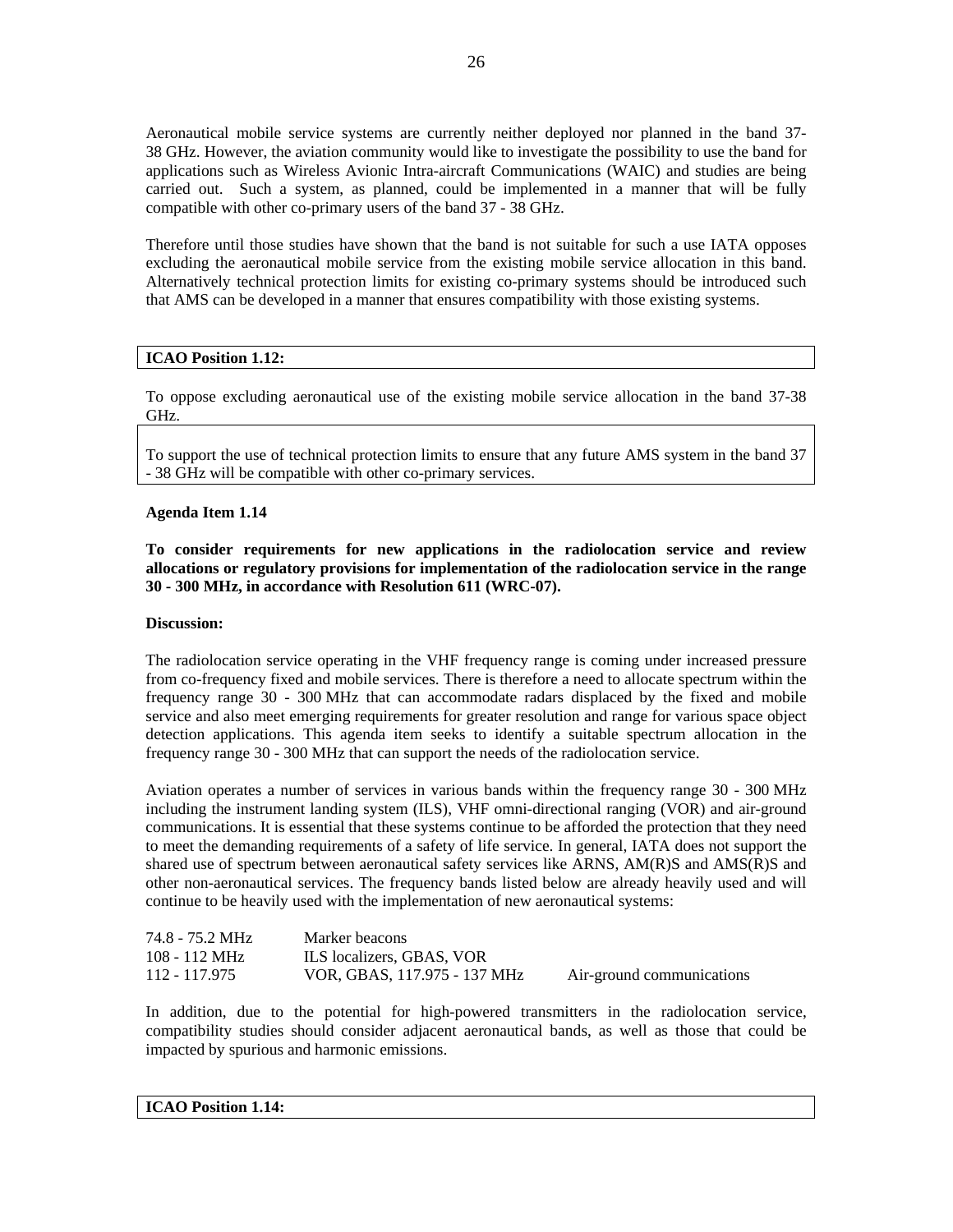Strongly oppose any change to the allocations in the 74.8 - 75.2 MHz or 108 - 137 MHz bands.

Ensure that any allocation in adjacent bands, made as a result of this agenda item, does not adversely affect the operation of existing and planned aeronautical systems.

### **Agenda Item 1.15:**

**To consider possible allocations in the range 3 - 50 MHz to the radiolocation service for oceanographic radar applications, taking into account the results of ITU-R studies, in accordance with Resolution 612 (WRC-07).** 

#### **Discussion:**

There is an increasing interest, on a global basis, in the operation of high-frequency oceanographic radars for the measurement of coastal sea surface conditions to support environmental, oceanographic, meteorological, climatologically, maritime and disaster mitigation operations. Currently there are no HF radiolocation allocations in which to operate such radars. This agenda seeks to address this shortfall by making a suitable allocation in the frequency band 3 - 50 MHz that can operate in harmony with current services within the stated frequency range.

Within the frequency range 3 - 50 MHz there are a number of allocations to the aeronautical mobile (R) service. These allocations are used to provide long range, over the horizon air traffic control, flight information and operational control services over the oceans and remote areas of the world. Any new allocation must ensure that the protection currently afforded to the AM(R)S is not compromised.

### **ICAO Position 1.15:**

Ensure that any allocation made as a result of this agenda item does not adversely affect the operation of existing and planned aeronautical systems that operate in or adjacent to the frequency band 3 - 50 MHz.

### **Agenda Item 1.19**

**To consider regulatory measures and their relevance, in order to enable the introduction of software-defined radio and cognitive radio systems, based on the results of ITU-R studies, in accordance with Resolution 956 (WRC-07).** 

### **Discussion:**

The advantages and disadvantages of software-defined and cognitive radio systems for aviation are discussed below:

#### **Software-Defined Radios**

Although aviation has a long history with multi-mode radios where several functions (e.g. ILS, DME, MLS, VOR) are combined in a single unit, a software-defined radio system is a radiocommunications system where components that have typically been implemented in hardware (i.e. mixers, filters, amplifiers, modulators/demodulators, detectors. etc.) are instead implemented using software on a computer or other embedded computing devices. This gives the capability for the radio to tune over a large frequency range and use any modulation scheme that can be implemented via software. Once produced a change of frequency or modulation scheme can be achieved through a simple software upload.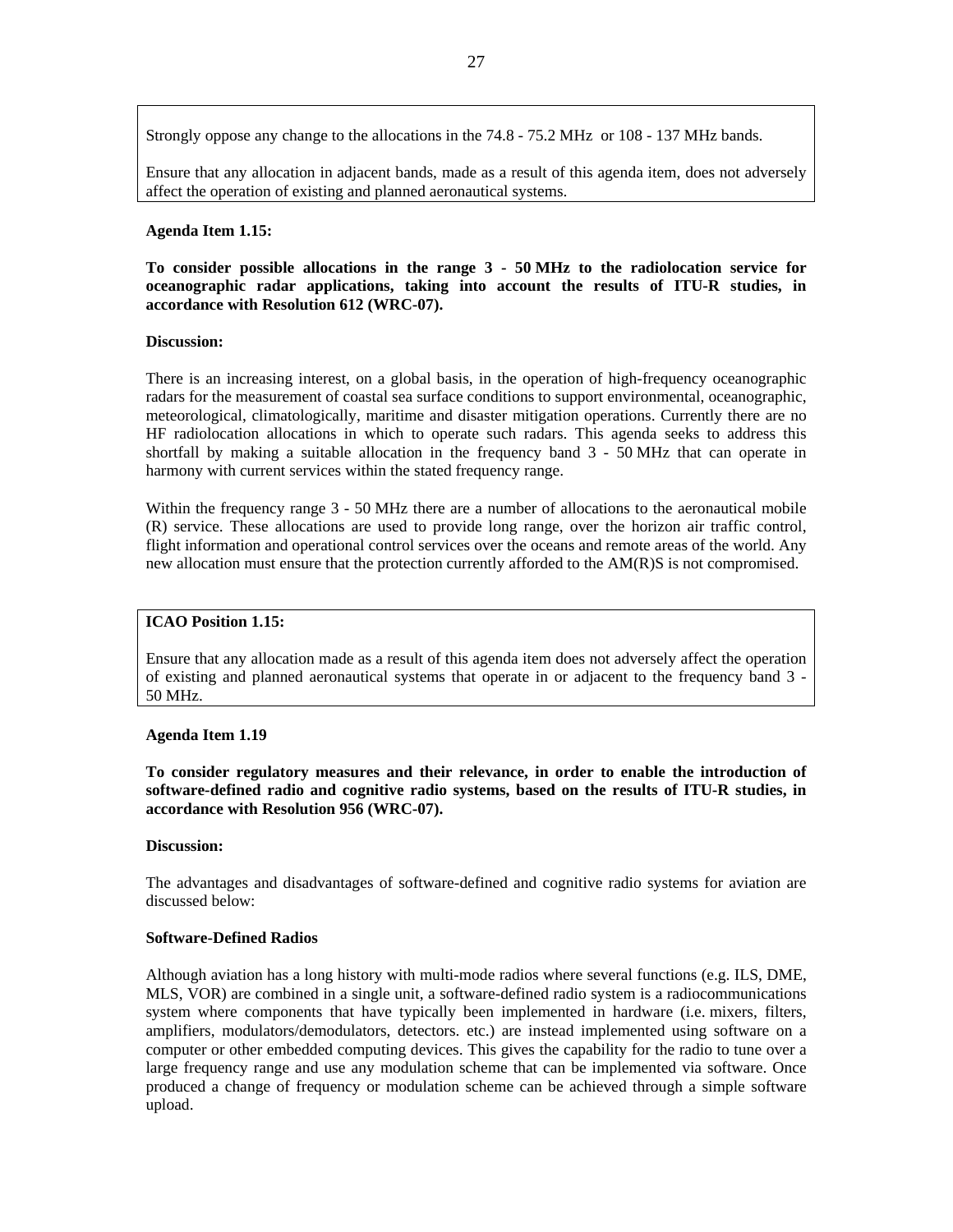The flexibility these radios have means that they offer significant benefits to radio users as changes to the radio system can be achieved in a short space of time without having to purchase new hardware and is being studied as part of the flexible airborne architecture concept. However as a change in radio parameters can be achieved through a software upload, if the regulation of the use of these radios is not sufficiently robust they could be prone to misuse or computer viruses causing them to operate on frequencies that they were not originally intended to. It is therefore essential that the relevant measures are put in place to ensure that a software-defined radio cannot operate in an aeronautical band unless certified and installed by a qualified manufacturer and similarly that aeronautical software defined radios cannot unintentionally change characteristics from those for which they have been certified.

### **Cognitive Radio Systems**

Cognitive radio systems are software-defined radios that operate by automatically changing their transmission or reception parameters to communicate efficiently avoiding interference with licensed or unlicensed users. This alteration of parameters is based on the active monitoring of several factors in the external and internal radio environment, such as radio frequency spectrum, user behaviour and network state. These systems rely on being able to detect all transmitters. Many aeronautical systems however are based on a ground-based transmitter providing a service to airborne receivers. In that case it is very possible for a cognitive radio to be beyond the line-of-sight of the transmitter but still within line-of-sight of the airborne receiver. This can result in interference to that receiver. It is therefore essential to ensure that the correct regulatory provisions are put in place to protect aeronautical services.

### **ICAO Position 1.19**

To support the inclusion of regulatory measures in the Radio Regulations that preclude the operation of software defined radios in the bands allocated to aeronautical services unless they are intended and have been properly certified for use in an aeronautical application.

To support the inclusion of regulatory measures in the Radio Regulations that preclude the operation of cognitive radio systems in bands allocated to aeronautical services.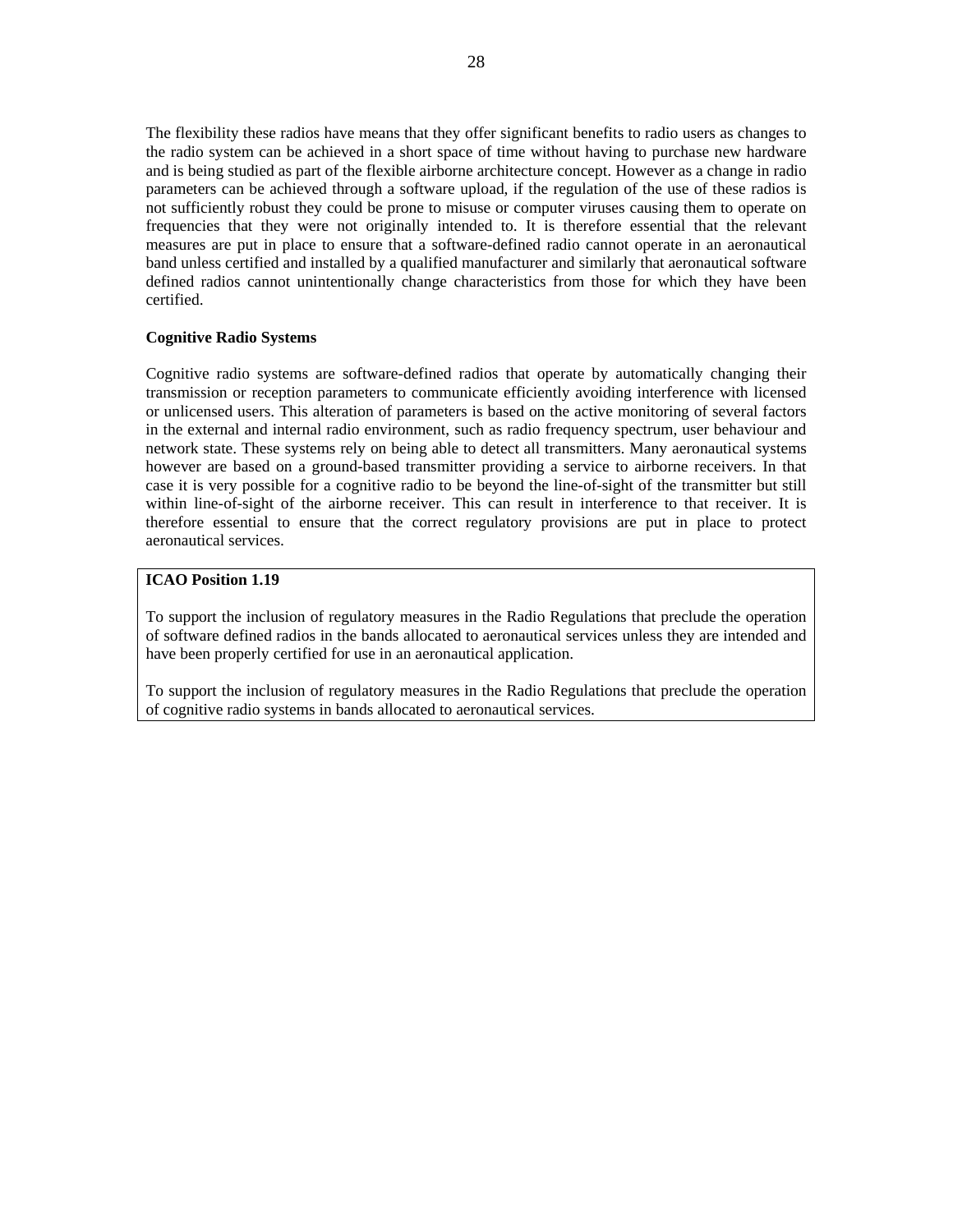### **Agenda Item 1.21**

### **To consider a primary allocation to the radiolocation service in the band 15.4 - 15.7 GHz, taking into account the results of ITU-R studies, in accordance with Resolution 614 (WRC-07).**

### **Discussion:**

Radars in the radiolocation service operate on a primary basis worldwide in the band 15.7 - 17.3 GHz. Emerging requirements for increased resolution and range accuracy necessitate wider emission bandwidths. This agenda item seeks to provide adequate spectrum for new radar systems by considering that the band 15.4 - 15.7 GHz be additionally allocated on a primary basis worldwide for the radiolocation service.

This band is used by aeronautical radar systems (ground and airborne) operating under the ARNS allocation. These systems cater for short-range surveillance and precision functions. In aviation, they find considerable application in precision monitoring, approach and surface detection functions as well as for airborne weather radar (AWR) systems where their shorter wavelength is suitable for the detection of storm clouds. One of the vital safety functions of AWR is to give warning of hazardous weather and ensure safe separation of aircraft from hazardous weather conditions. In most countries the carriage of AWR by aircraft is a mandatory requirement.

These aeronautical radars are to remain in service for many years into the future. The allocation of the radiolocation service in these bands needs to be based upon the results of studies in ITU-R, demonstrating that sharing with the radionavigation service on a primary basis is feasible. These studies should also result in ITU-R regulatory provisions and recommendations where necessary stipulating the conditions of the use of these bands by the radiolocation service. Any allocation to the radiolocation service on a primary basis should be considered with a condition indicating that the radiolocation service shall not cause harmful interference to nor claim protection from the (aeronautical) radionavigation service.

The band is also used for existing aircraft landing systems. Systems used for aircraft landing require special protection as the receivers are located onboard aircraft. Variable or temporary service requirements for aeronautical radionavigation service require that the ground stations of this service are relocatable and used at unspecified points. The existing sharing study between aeronautical raidionavigation service (ARNS) and satellite Earth stations shows that sharing with ARNS is very difficult leading to very large separations distances.

### **ICAO Position 1.21:**

Accept the primary allocation of the radiolocation service in the band 15.4 - 15.7 GHz, on the basis of agreed studies showing compatibility, which take into account the protection of the use of this band by aviation.

Any allocation to the radiolocation service in this band shall be made with the condition that no harmful interference is caused to the aeronautical radionavigation service and that no protection is required to the radiolocation service from the aeronautical radionavigation service.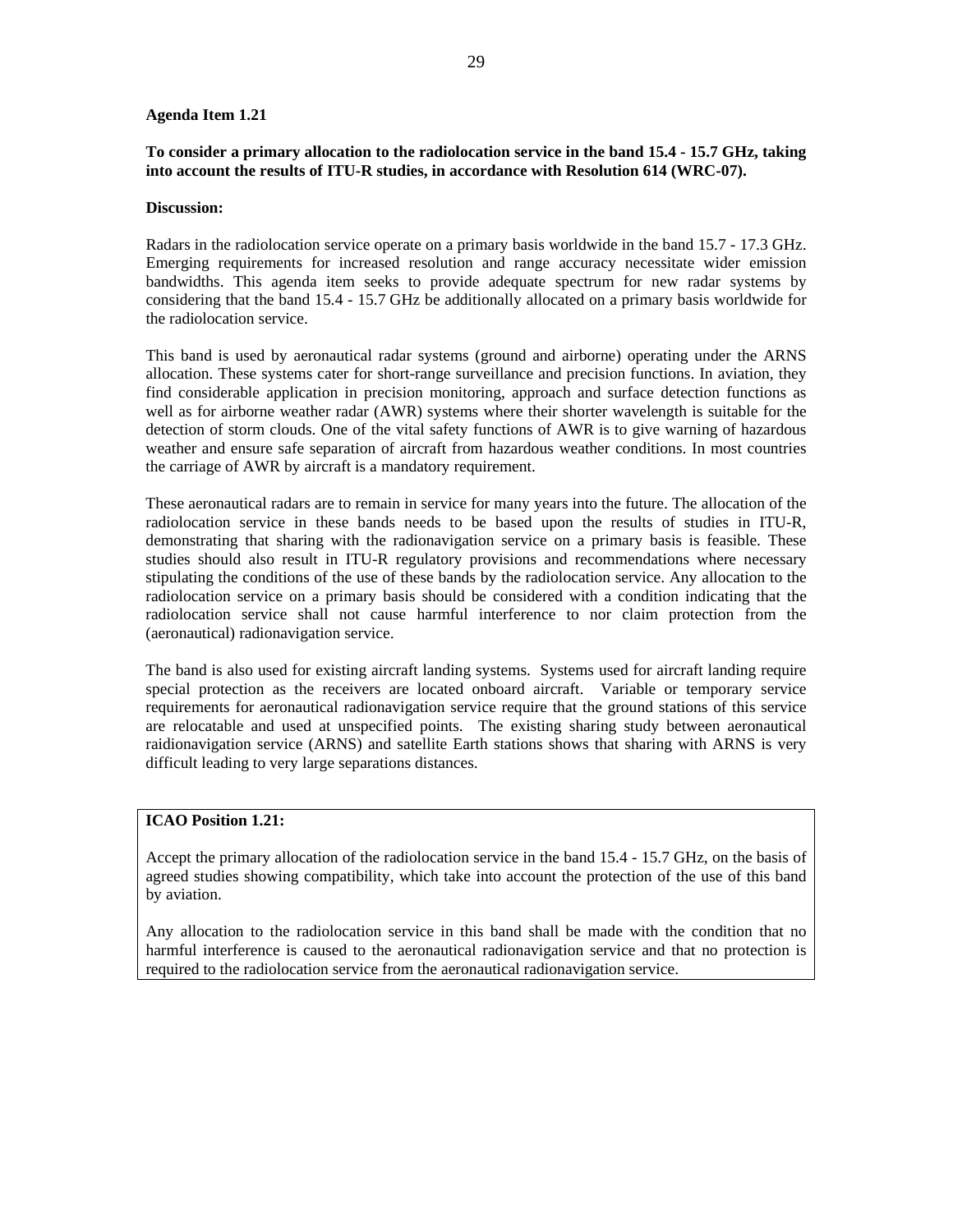### **Agenda Item 1.22:**

### **To examine the effect of emissions from short-range devices on radiocommunication services, in accordance with Resolution 953 (WRC-07).**

### **Discussion:**

This agenda item seeks to study emissions from short-range devices (SRD)s, in particular radio frequency identification (RFID), inside and outside the frequency bands designated in the radio regulations for industrial, scientific and medical (ISM) applications to ensure adequate protection of radiocommunication services.

The effect of some short-range devices, such as ultra wideband technology, on existing radiocommunication systems has been studied by the ITU and various regional radio regulatory bodies. The conclusion of that study is that without constraints, those short-range devices have the potential to cause harmful interference to certain aviation systems.

SRDs normally operate on a licence exempt basis. Considering the mobility of aircraft and the large "viewing" area to which aircraft are exposed, together with the variability and uncertainty of a significant number of factors (such as SRD emitter density, signal characteristics, activity factors) necessary for the interference analysis of such devices, SRD devices should in general not be operated in frequency bands allocated to safety services. In those cases where such use cannot be avoided, administrations should take all steps necessary to ensure that SRD devices do not cause harmful interference to the reception by stations operating under a safety service allocation. A safety analysis would be required to assess the use being made of the safety system and demonstrate that the required levels of integrity, reliability, and availability are still maintained under all operational conditions.

Given the safety nature of the services provided by aeronautical systems, the broad scope of the agenda item, and based on studies currently conducted, it is essential that relevant regulatory provisions are included in the Radio Regulations to ensure that short-range devices cannot cause harmful interference to aeronautical systems.

### **ICAO Position 1.22:**

Oppose operation of short-range devices in any bands allocated to aeronautical services.

Support the inclusion in the Radio Regulations of appropriate regulatory provisions, or the development of ITU-R Recommendations, to ensure that short-range devices, operating outside of aeronautical bands, do not cause harmful interference to aeronautical systems operating in allocated aeronautical bands.